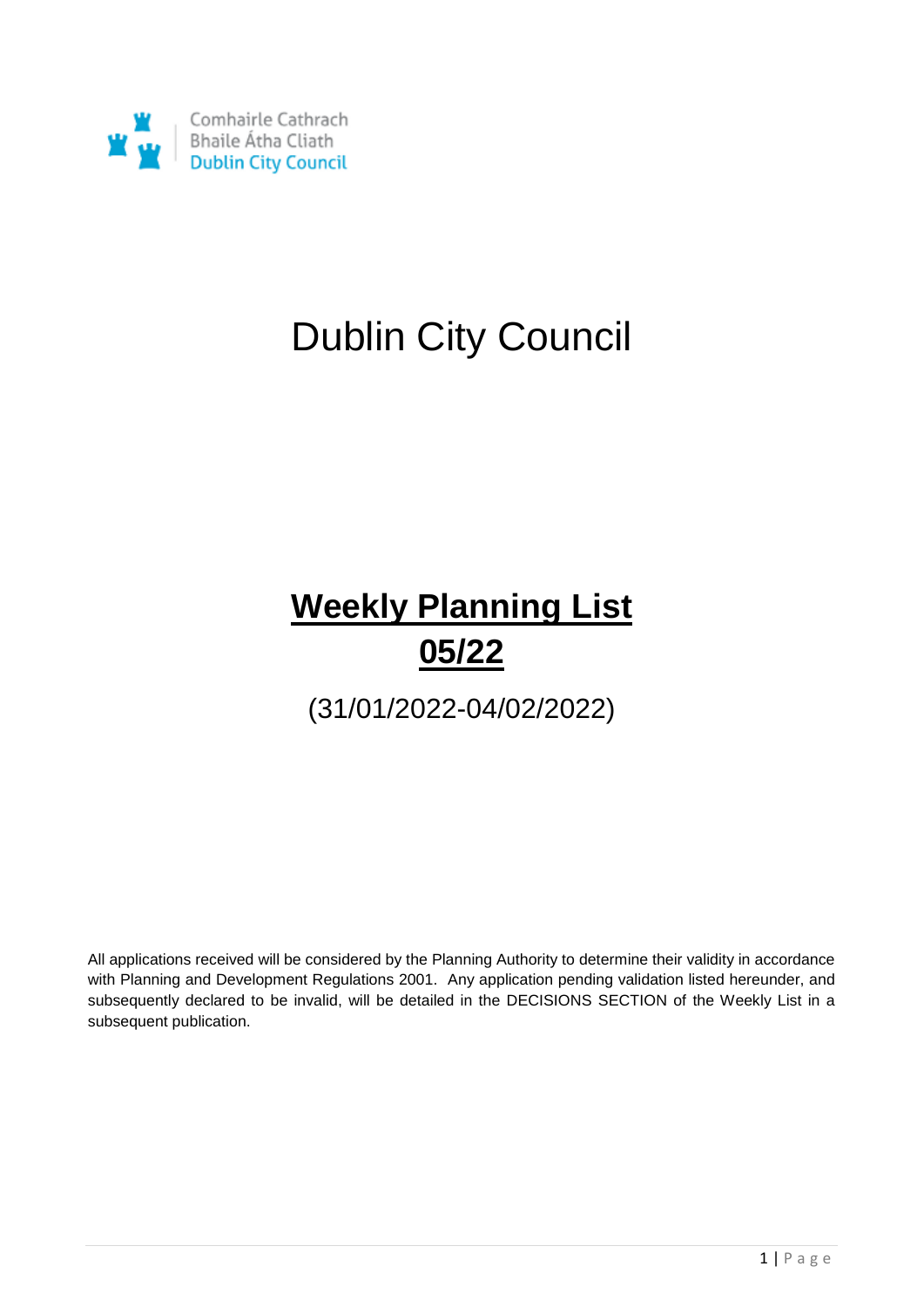#### **Area 1 COMMERCIAL**

**Area Area 1 - South East Application Number** 3187/22 **Application Type Permission Applicant** Marie Long

**Location** Site adajcent to No. 1 Four Oaks, Oaklands Crescent, Dublin 6, D06 K354 **Registration Date** 31/01/2022

### **Additional Information**

**Proposal**: Permission for the construction of 2 storey 2-bed detached dwelling house with amended landscaping, & creation of vehicular access & parking with new boundaries and associated site works.

\_\_\_\_\_\_\_\_\_\_\_\_\_\_\_\_\_\_\_\_\_\_\_\_\_\_\_\_\_\_\_\_\_\_\_\_\_\_\_\_\_\_\_\_\_\_\_\_\_\_\_\_\_\_\_\_\_\_\_\_\_\_\_\_\_\_\_\_\_\_\_\_\_\_\_\_\_\_

| Area                          | Area 1 - South East                                                 |
|-------------------------------|---------------------------------------------------------------------|
| <b>Application Number</b>     | 3188/22                                                             |
| <b>Application Type</b>       | Permission                                                          |
| <b>Applicant</b>              | <b>Highbury Lane Properties</b>                                     |
| Location                      | 1, Fitzwilliam Place, Dublin 2                                      |
| <b>Registration Date</b>      | 01/02/2022                                                          |
| <b>Additional Information</b> |                                                                     |
|                               | <b>Drangeal: DDOTECTED STDUCTUDE: The development will consider</b> |

**Proposal**: PROTECTED STRUCTURE: The development will consist of repointing of the front elevation using lime-based mortars with a traditional wigged joint finish.

\_\_\_\_\_\_\_\_\_\_\_\_\_\_\_\_\_\_\_\_\_\_\_\_\_\_\_\_\_\_\_\_\_\_\_\_\_\_\_\_\_\_\_\_\_\_\_\_\_\_\_\_\_\_\_\_\_\_\_\_\_\_\_\_\_\_\_\_\_\_\_\_\_\_\_\_\_\_

| Area                          | Area 1 - South East                    |
|-------------------------------|----------------------------------------|
| <b>Application Number</b>     | 3189/22                                |
| <b>Application Type</b>       | Permission                             |
| <b>Applicant</b>              | Cecitemp Limited                       |
| <b>Location</b>               | 1 Cecilia Street, Temple Bar, Dublin 2 |
| <b>Registration Date</b>      | 01/02/2022                             |
| <b>Additional Information</b> |                                        |
|                               |                                        |

**Proposal**: Planning permission for the development will consist change of use from existing ground floor retail unit to cafe/tea shop with all ancillary works necessary to facilitate the development including the provision of signage at front elevation.

\_\_\_\_\_\_\_\_\_\_\_\_\_\_\_\_\_\_\_\_\_\_\_\_\_\_\_\_\_\_\_\_\_\_\_\_\_\_\_\_\_\_\_\_\_\_\_\_\_\_\_\_\_\_\_\_\_\_\_\_\_\_\_\_\_\_\_\_\_\_\_\_\_\_\_\_\_\_

| <b>Area</b>                   | Area 1 - South East           |
|-------------------------------|-------------------------------|
| <b>Application Number</b>     | 3206/22                       |
| <b>Application Type</b>       | Permission                    |
| <b>Applicant</b>              | Arnobar Ltd                   |
| Location                      | 16, Harcourt Street, Dublin 2 |
| <b>Registration Date</b>      | 03/02/2022                    |
| <b>Additional Information</b> |                               |

**Proposal**: PROTECTED STRUCTURE: Planning permission for the covering of the previously granted external staircase (granted under ABP Reg. Ref. PL29S.249126; DCC Reg. Ref. 3150/17), from the internal courtyard to external Mezzanine at first floor level at No. 16 Harcourt Street Mews, facing Montague Lane (a Protected Structure, Dublin City Council RPS No. 3525) and No. 19 Montague Street, Dublin 2 with associated site works.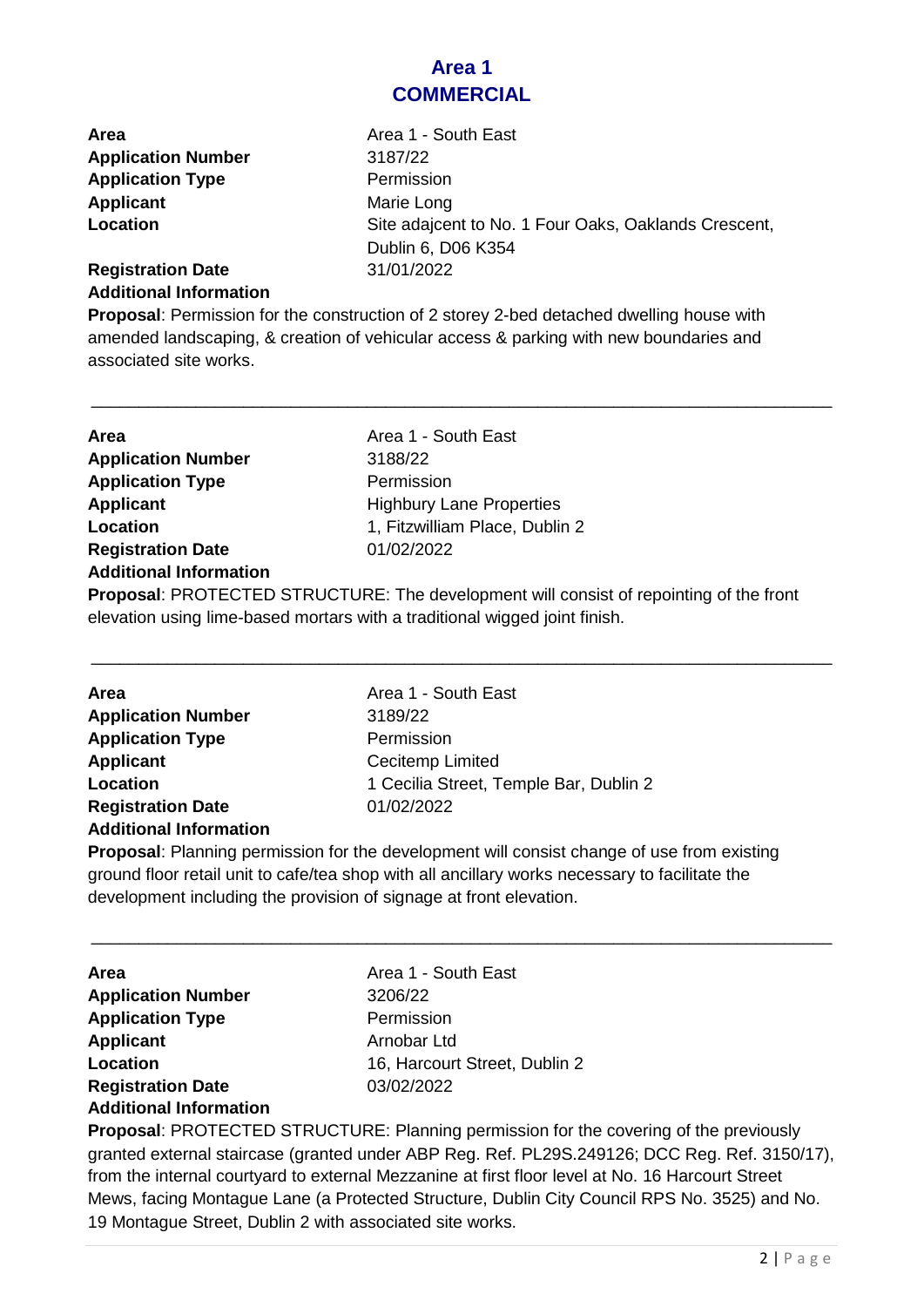| <b>Area</b>                   | Area 1 - South East                              |
|-------------------------------|--------------------------------------------------|
| <b>Application Number</b>     | 3212/22                                          |
| <b>Application Type</b>       | Permission                                       |
| <b>Applicant</b>              | Simon Hederman & Therese McGlacken               |
| Location                      | 92, Waterloo Lane, Ballsbridge, Dublin D04 Y8C8. |
| <b>Registration Date</b>      | 04/02/2022                                       |
| <b>Additional Information</b> |                                                  |

\_\_\_\_\_\_\_\_\_\_\_\_\_\_\_\_\_\_\_\_\_\_\_\_\_\_\_\_\_\_\_\_\_\_\_\_\_\_\_\_\_\_\_\_\_\_\_\_\_\_\_\_\_\_\_\_\_\_\_\_\_\_\_\_\_\_\_\_\_\_\_\_\_\_\_\_\_\_

**Proposal**: PROTECTED STRUCTURE: Permission for development at No.92 Waterloo Lane, Ballsbridge, Dublin D04 Y8C8 on a separate site to the rear of No.92 Leeson Street Upper (a Protected Structure). The development will consist of the following: Demolition of a two storey mews house; Construction of mainly two storey and part three storey semi-detached mews house with 6no. roof lights and a private roof terrace; Construction of new entrance gates to new courtyard with provision of one car-parking space; All associated landscaping to front and rear gardens, drainage and site development works.

\_\_\_\_\_\_\_\_\_\_\_\_\_\_\_\_\_\_\_\_\_\_\_\_\_\_\_\_\_\_\_\_\_\_\_\_\_\_\_\_\_\_\_\_\_\_\_\_\_\_\_\_\_\_\_\_\_\_\_\_\_\_\_\_\_\_\_\_\_\_\_\_\_\_\_\_\_\_

| Area                          | Area 1 - South East                   |
|-------------------------------|---------------------------------------|
| <b>Application Number</b>     | 3217/22                               |
| <b>Application Type</b>       | Permission                            |
| <b>Applicant</b>              | <b>Trailfinders Ireland Ltd</b>       |
| Location                      | 4-5 Dawson Street, Dublin 2, D02 FH72 |
| <b>Registration Date</b>      | 04/02/2022                            |
| <b>Additional Information</b> |                                       |

**Proposal**: Planning permission is sought for new shopfront to include for revised signage, additional door to provide level access and single storey ground level extension to the rear to provide post room with cargo entrance (additional area 7m2) and replacement of existing glazed screen and roof to rear with masonry wall and pitched slate roof with associated landscaping and groundworks.

\_\_\_\_\_\_\_\_\_\_\_\_\_\_\_\_\_\_\_\_\_\_\_\_\_\_\_\_\_\_\_\_\_\_\_\_\_\_\_\_\_\_\_\_\_\_\_\_\_\_\_\_\_\_\_\_\_\_\_\_\_\_\_\_\_\_\_\_\_\_\_\_\_\_\_\_\_\_

| <b>Area</b>                   | Area 1 - South East                                   |
|-------------------------------|-------------------------------------------------------|
| <b>Application Number</b>     | 3987/16/X1                                            |
| <b>Application Type</b>       | <b>Extension of Duration of Permission</b>            |
| <b>Applicant</b>              | Greg Power, Head of Capital Projects and Planning     |
| Location                      | Site at Oisin House, 212/213, Pearse Street, Dublin 2 |
|                               | and Printing House located to south of Oisin House,   |
|                               | within the campus of Trinity College Dublin, Dublin 2 |
| <b>Registration Date</b>      | 02/02/2022                                            |
| <b>Additional Information</b> |                                                       |

#### **Proposal**: EXT. OF DURATION: PROTECTED STRUCTURE:

We, The Provost, Fellows, Foundation Scholars and the other members of Board of the College of the Holy and Undivided Trinity of Queen Elizabeth near Dublin, College Green, Dublin 2, intend to apply for planning permission for development at a c. 0.35 ha site at Oisin House, 212-213 Pearse Street, Dublin 2 and the Printing House (Protected Structure-Ref.No. 2003), located to the south of Oisin House, within the campus of Trinity College Dublin, Dublin 2.

The proposed development comprises the following:

(i) The demolition of the existing Oisin House (6,396 sq.m gross floor area in 5 no. storeys plus roof plant level over basement), 2 no. later 3 no. storey ancillary extensions (totalling 887.4 sq.m gross floor area) to the Printing House (Protected Structure), existing single-storey stores adjacent to the Pearse Street gate of Trinity College (108 sq.m gross floor area) and sundry walls/ gates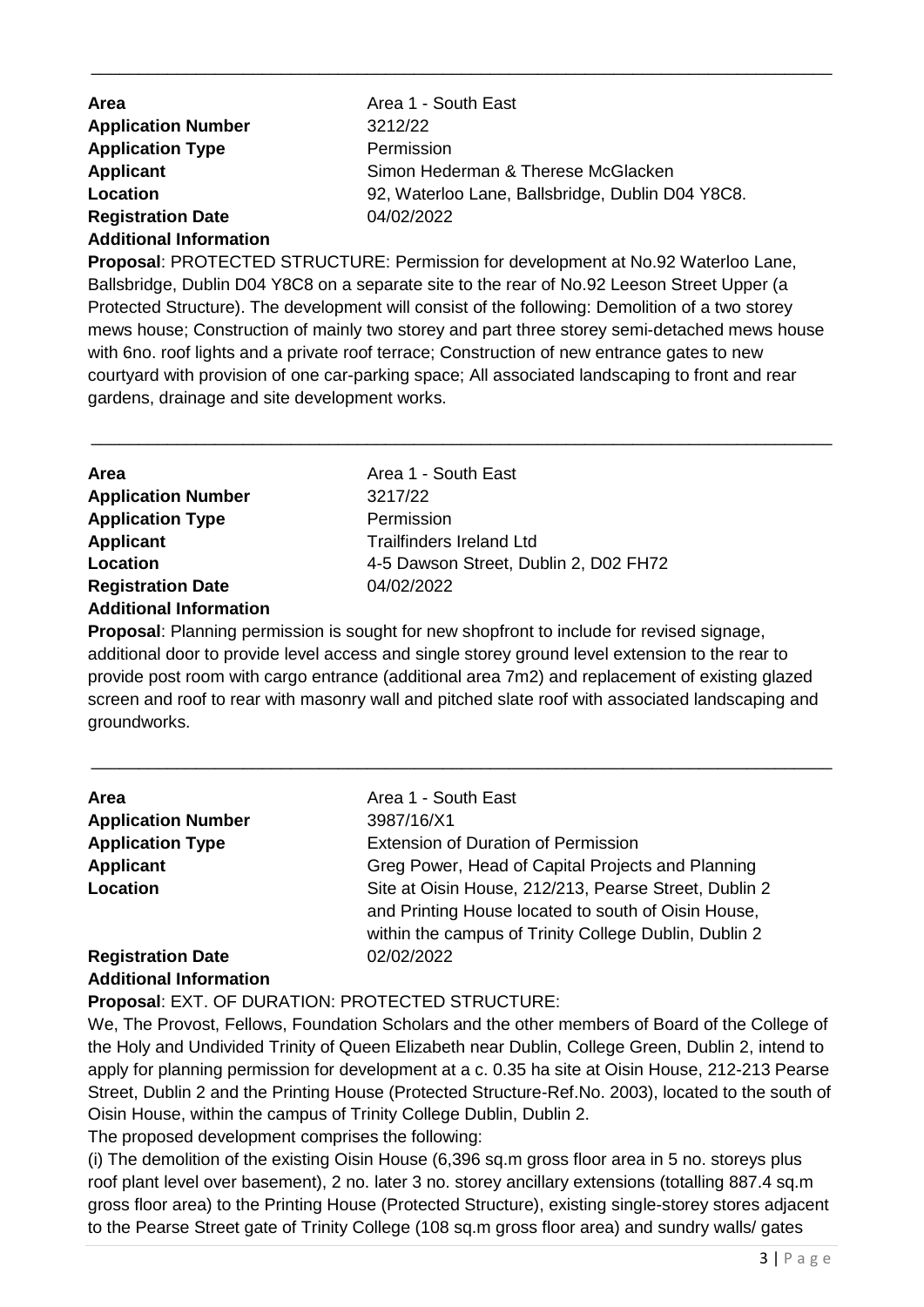within the site;

(ii) The temporary removal of the Pearse Street gates of Trinity College Dublin (Protected Structure-Ref.no. 2001) including the two piers of the perimeter wall to the east as far as the boundary of Oisin House during the development period. The piers and the gate will be reinstated as existing on completion of the works on the site;

(iii) The construction of a stone and granite building with a gross floor area of 12,110 sq.m comprising 6 no. storeys above ground level with additional plant space enclosed in the roof structure (24.12 m max. in height above ground level or 28.24 m Ordnance Datum) and 2 no. basement levels. The building will include 250 no. bedspaces that will be used for student or university related accommodation and short-medium stay accommodation outside of term time; ancillary student support facilities (304 sq.m over 2 levels at ground and first floor) including laundry, security/ porters office, common rooms, comms rooms, refuse facilities, a medical facility/ wellness centre and disability service offices(1,228 sq.m gross floor area over 2 levels at lower ground and ground floors); 2 no. ancillary retail units at ground floor level (totalling 60 sq.m gross floor area); an estate management facility including a workshop and a goods lift (1,153 sq.m over 3 levels at basement 1, 2 and ground floor levels); sports and recreational facilities (1,180 sq.m gross floor area) located at the 2 no. basement levels; 125 no. bicycle parking spaces and; a courtyard open space at ground floor level;

(iv) Sundry repairs to the Printing House related to the removal of the Printing House extensions, including works to the roof, repair of timber cornices, the removal of modern render and cleaning of the building, the removal of plaster residue, stone repairs, the reinstatement of glazing to original and altered window opes revealed by the removal of the Printing House extension as well as the external redecoration of the existing window opes. The works to the Printing House will also include the excavation of the original basement at the eastern elevation, the construction of a retaining wall and the provision of railings, the provision of a new door to the north elevation and the reduction of the ground level in front of the southern entrance to uncover/ reinstate the original steps at this location;

(v) The change of use of 3 no. existing parking spaces to provide 3 no. disabled parking spaces to the South of the Printing House;

(vi) Landscaping including public and private open spaces, foul and surface water sewers, minor works to the public footpath subject to agreement with the roads authority and all other associated site services, site infrastructure and site development works.

\_\_\_\_\_\_\_\_\_\_\_\_\_\_\_\_\_\_\_\_\_\_\_\_\_\_\_\_\_\_\_\_\_\_\_\_\_\_\_\_\_\_\_\_\_\_\_\_\_\_\_\_\_\_\_\_\_\_\_\_\_\_\_\_\_\_\_\_\_\_\_\_\_\_\_\_\_\_

| Area                      | Area 1 - South East                                          |
|---------------------------|--------------------------------------------------------------|
| <b>Application Number</b> | DSDZ3191/22                                                  |
| <b>Application Type</b>   | Permission                                                   |
| <b>Applicant</b>          | KW Real Estate ICAV for an on behalf of its sub fund Capital |
| D Dock Residential        |                                                              |
| Location                  | Block D, Capital Dock, 1 Jessop Lane, Benson Street          |
|                           | and Greet Street East, Dublin 2, D02 W6T0                    |
| <b>Registration Date</b>  | 01/02/2022                                                   |
|                           |                                                              |

## **Additional Information**

**Proposal**: Planning permission for the development at this site at Block D, Capital Dock, 1 Jessop Lane, Benson Street and Green Street East, Dublin 2. Otherwise bounded generally by the permitted Capital Dock development (Reg. Ref. DSDZ2546/15) to the east 78 Sir John Rogerson's Quay to the north, Benson Street to the west and Green Street East to the south. For development comprising the proposed change of use of the existing contained concourse area that extends along the northern edge of the permitted ground floor crèche unit in Block D, to use as an outdoor play area (c. 23.6 sq.m) ancillary to the creche. Associated site works include the provision of c1.65m high timber security fence on top of the existing low concrete wall and a timber gate for access. Finished height of wall and fence perimeter shall be 2.1m in height. This application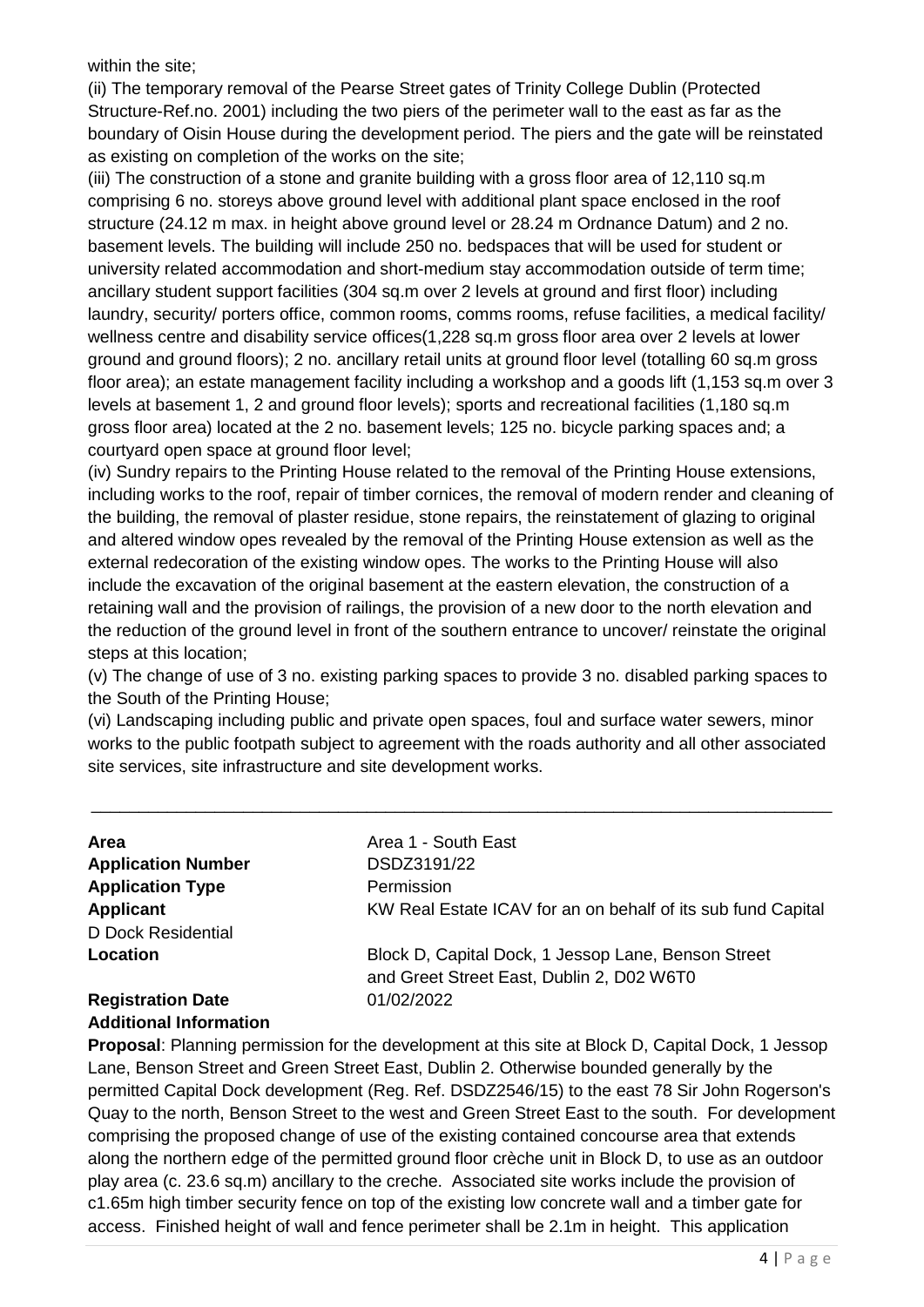relates to proposed development within the North Lotts & Grand Canal Dock Strategic Development Zone Planning Scheme area.

| <b>Area</b>                                               | Area 1 - South East                                                                                                                                                                                |
|-----------------------------------------------------------|----------------------------------------------------------------------------------------------------------------------------------------------------------------------------------------------------|
| <b>Application Number</b>                                 | DSDZ3201/22                                                                                                                                                                                        |
| <b>Application Type</b>                                   | Permission                                                                                                                                                                                         |
| <b>Applicant</b>                                          | Jepview Ltd.                                                                                                                                                                                       |
| Location                                                  | The Malt House North (Eircode D02R239), Malt House<br>South (Eircode D02PW24) and No.s 1-4, Malt House<br>Apartments (Eircode D02A252,DO2VF63, DO2WF83 and<br>DO2E803), Grand Canal Quay, Dublin 2 |
| <b>Registration Date</b><br><b>Additional Information</b> | 02/02/2022                                                                                                                                                                                         |

\_\_\_\_\_\_\_\_\_\_\_\_\_\_\_\_\_\_\_\_\_\_\_\_\_\_\_\_\_\_\_\_\_\_\_\_\_\_\_\_\_\_\_\_\_\_\_\_\_\_\_\_\_\_\_\_\_\_\_\_\_\_\_\_\_\_\_\_\_\_\_\_\_\_\_\_\_\_

**Proposal**: PROTECTED STRUCTURE: This application relates to a proposed development within the North Lotts and Grand Canal Dock SDZ Planning Scheme Area. The proposed development comprises the following alterations to a previously approved development (Reg. Ref. DSDZ3021/21) which consisted of the addition of a contemporary three storey extension to the existing building resulting in an eight storey development: i) partial removal of floor at fourth floor to provide a void above the 3rd floor; ii) provision of roof terrace (105sqm) and ancillary stairs and elevator which will connect the terrace to the 7th floor; iii) alterations to previously approved canopies over entrances on western facade at ground floor; and iv) drainage and all associated site development and ancillary works necessary to facilitate development.

\_\_\_\_\_\_\_\_\_\_\_\_\_\_\_\_\_\_\_\_\_\_\_\_\_\_\_\_\_\_\_\_\_\_\_\_\_\_\_\_\_\_\_\_\_\_\_\_\_\_\_\_\_\_\_\_\_\_\_\_\_\_\_\_\_\_\_\_\_\_\_\_\_\_\_\_\_\_

| Area                          | Area 1 - South East                |
|-------------------------------|------------------------------------|
| <b>Application Number</b>     | WEB1091/22                         |
| <b>Application Type</b>       | Permission                         |
| <b>Applicant</b>              | Jacobson                           |
| Location                      | 169, Kimmage Road Lower, Dublin 6W |
| <b>Registration Date</b>      | 04/02/2022                         |
| <b>Additional Information</b> |                                    |
|                               |                                    |

**Proposal**: Change of use on the ground floor from retail to Cafe for hot and cold food for sale on and off the premises and new stairs with access door and shop front with canopy and internal alterations at 169A , 169B Kimmage Road Lower, Dublin 12 & change of use from retail to Restaurant for hot and cold food for sale on and off the premises at 2 Sundrive Road, Dublin 12 and the construction of a new parapet wall to 169C Kimmage Road Lower, Dublin 12 and shopfronts to 2,4 & 6 Sundrive Road, Dublin 12.

| Area                          |
|-------------------------------|
| <b>Application Number</b>     |
| <b>Application Type</b>       |
| <b>Applicant</b>              |
| Location                      |
| <b>Registration Date</b>      |
| <b>Additional Information</b> |

### **Area 1 DOMESTIC**

\_\_\_\_\_\_\_\_\_\_\_\_\_\_\_\_\_\_\_\_\_\_\_\_\_\_\_\_\_\_\_\_\_\_\_\_\_\_\_\_\_\_\_\_\_\_\_\_\_\_\_\_\_\_\_\_\_\_\_\_\_\_\_\_\_\_\_\_\_\_\_\_\_\_\_\_\_\_

**Area** Area 1 - South East **Application Number** 3178/22 **Permission Conor and Tara Crowley Location** 15, Wilfield Park, Sandymount, Dublin 4 **Registration Date** 31/01/2022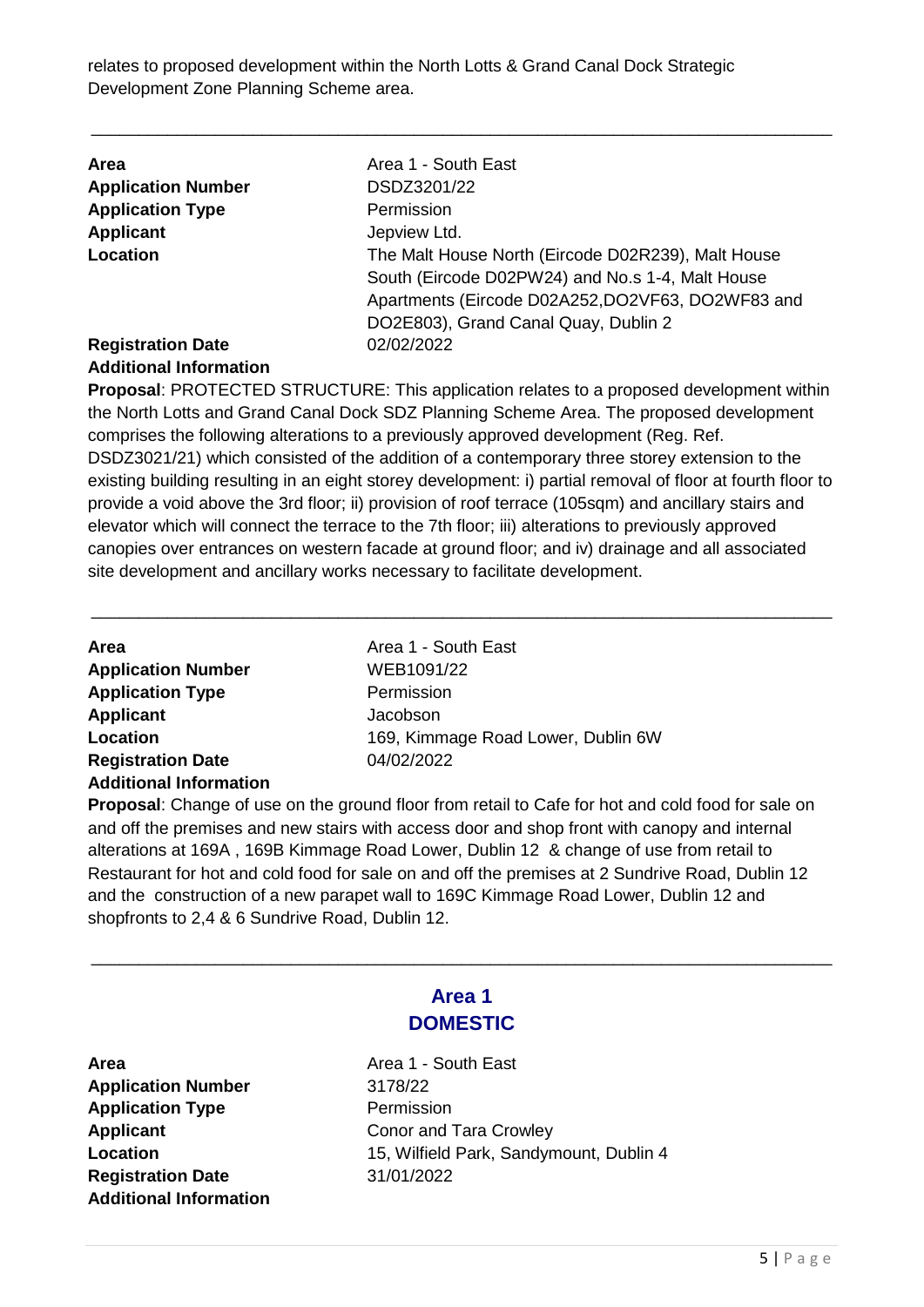**Proposal**: Planning permission is sought for the construction of single storey extension to side and rear and a covered area to side and all associated site works.

\_\_\_\_\_\_\_\_\_\_\_\_\_\_\_\_\_\_\_\_\_\_\_\_\_\_\_\_\_\_\_\_\_\_\_\_\_\_\_\_\_\_\_\_\_\_\_\_\_\_\_\_\_\_\_\_\_\_\_\_\_\_\_\_\_\_\_\_\_\_\_\_\_\_\_\_\_\_

| <b>Area</b>                   | Area 1 - South East                        |
|-------------------------------|--------------------------------------------|
| <b>Application Number</b>     | 3179/22                                    |
| <b>Application Type</b>       | Permission                                 |
| <b>Applicant</b>              | <b>Patrick Quinlan and Louise Gallivan</b> |
| Location                      | 193, Rathmines Road Upper, Dublin 6        |
| <b>Registration Date</b>      | 31/01/2022                                 |
| <b>Additional Information</b> |                                            |

**Proposal**: PROTECTED STRUCTURE: Planning permission to convert the attic of the main house and of the rear return to storage space including the provision of 3 no. rear-facing velux rooflights with an additional staircase from first floor level to the proposed converted attic storage area all within the envelope of the existing building.

\_\_\_\_\_\_\_\_\_\_\_\_\_\_\_\_\_\_\_\_\_\_\_\_\_\_\_\_\_\_\_\_\_\_\_\_\_\_\_\_\_\_\_\_\_\_\_\_\_\_\_\_\_\_\_\_\_\_\_\_\_\_\_\_\_\_\_\_\_\_\_\_\_\_\_\_\_\_

| <b>Area</b>               | Area 1 - South East                       |
|---------------------------|-------------------------------------------|
| <b>Application Number</b> | 3184/22                                   |
| <b>Application Type</b>   | Permission                                |
| <b>Applicant</b>          | <b>Carmel Murphy</b>                      |
| Location                  | 19, Castlewood Avenue, Dublin 6, D06 VH95 |
| <b>Registration Date</b>  | 31/01/2022                                |
|                           |                                           |

#### **Additional Information**

**Proposal**: PROTECTED STRUCTURE: The development will consist of:

(A) Proposed modifications to the existing protected structure, to include new openings to the rear, side and return to allow for access to proposed extensions.

(B) Demolition of modern extensions to the side and rear,

(C) Construction of a 28m2 two-storey extension with three windows to the side, and,

(D) a 10m2 single-storey extension with one window and one rooflight, to the rear.

(E) Restoration of the roof of the main house and return, and,

(F) replacement of 1 no. Rooflight in the return and installation of 1 no. roof access hatch to the valley.

(G) Creation of vehicular access with a new vehicular gate in the east boundary wall of the front garden, and

(H) one new car parking space to the front garden.

(I) Demolition and reconstruction of the garage and making good of boundary with the adjoining bike shed.

\_\_\_\_\_\_\_\_\_\_\_\_\_\_\_\_\_\_\_\_\_\_\_\_\_\_\_\_\_\_\_\_\_\_\_\_\_\_\_\_\_\_\_\_\_\_\_\_\_\_\_\_\_\_\_\_\_\_\_\_\_\_\_\_\_\_\_\_\_\_\_\_\_\_\_\_\_\_

(J) Miscellaneous internal modifications and,

(K) all associated site works.

| Area                          | Area 1 - South East                                 |
|-------------------------------|-----------------------------------------------------|
| <b>Application Number</b>     | 3210/22                                             |
| <b>Application Type</b>       | Permission                                          |
| <b>Applicant</b>              | Deirdre Younge                                      |
| Location                      | 8, Willow Field, Park Avenue, Sandymount, Dublin 4, |
|                               | <b>D04 DT63</b>                                     |
| <b>Registration Date</b>      | 03/02/2022                                          |
| <b>Additional Information</b> |                                                     |

**Proposal**: Planning permission for the demolition of front porch and reconstruction as a single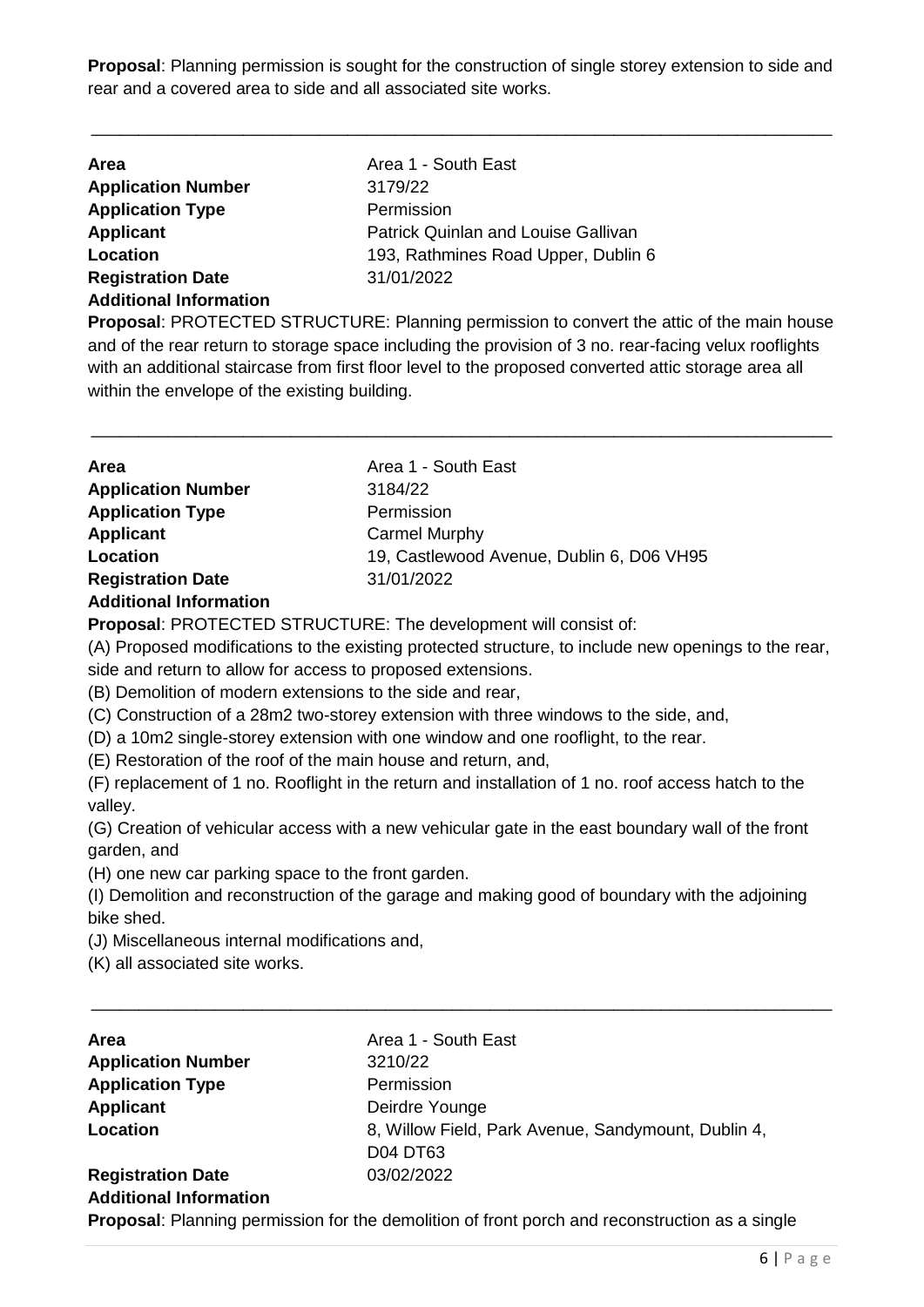storey flat roof extension, insertion of velux roof light in gable of hipped roof over stairs and all associated site works.

\_\_\_\_\_\_\_\_\_\_\_\_\_\_\_\_\_\_\_\_\_\_\_\_\_\_\_\_\_\_\_\_\_\_\_\_\_\_\_\_\_\_\_\_\_\_\_\_\_\_\_\_\_\_\_\_\_\_\_\_\_\_\_\_\_\_\_\_\_\_\_\_\_\_\_\_\_\_

| <b>Area</b>                   | Area 1 - South East                           |
|-------------------------------|-----------------------------------------------|
| <b>Application Number</b>     | 3211/22                                       |
| <b>Application Type</b>       | Permission                                    |
| <b>Applicant</b>              | Sarah Murphy                                  |
| Location                      | 24 St Kevins Park, Dartry, Dublin 6, D06 V8V0 |
| <b>Registration Date</b>      | 04/02/2022                                    |
| <b>Additional Information</b> |                                               |

**Proposal**: Planning permission is sought for the modifications of previously approved planning permissions, Reg. Refs. 3457/21, and 3902/21, for the demolition of a garage, extending the width of previously approved single-story extension, reconfiguring the interior and roof lights, and all ancillary works necessary to facilitate the development to the side at 24 St. Kevin's Park, Dartry, Dublin 6, D06 V8V0. The original application, reg. ref. 3457/21, was for the demolition of a ground floor rear extension and two chimney breasts, construction of a new ground floor extension with a flat roof with roof lights, a new dormer roof & window, and an additional roof light to the main roof, internal reconfiguration, to extend the garage at the front & rear, and increase the height of the roof with new roof lights, a new front door with side-lights, and a fanlight for the porch, removing the door, and roof canopy to the side with the provision of a window in its place, and the second application, reg. ref. 3902/21, was for the omission of a roof light, relocation of the door and window serving the utility/boot room, internal reconfiguration, and all ancillary works necessary to facilitate the development.

| <b>Area</b>                   | Area 1 - South East                                   |
|-------------------------------|-------------------------------------------------------|
| <b>Application Number</b>     | 3215/22                                               |
| <b>Application Type</b>       | Permission                                            |
| <b>Applicant</b>              | Terry O'Faolain                                       |
| Location                      | 14, Newbridge Avenue, Sandymount, Dublin 4, D04 Y953. |
| <b>Registration Date</b>      | 04/02/2022                                            |
| <b>Additional Information</b> |                                                       |

\_\_\_\_\_\_\_\_\_\_\_\_\_\_\_\_\_\_\_\_\_\_\_\_\_\_\_\_\_\_\_\_\_\_\_\_\_\_\_\_\_\_\_\_\_\_\_\_\_\_\_\_\_\_\_\_\_\_\_\_\_\_\_\_\_\_\_\_\_\_\_\_\_\_\_\_\_\_

**Proposal**: Permission to construct a rear flat roofed dormer window.

| <b>Area</b>               | Area 1 - South East                                        |
|---------------------------|------------------------------------------------------------|
| <b>Application Number</b> | WEB1065/22                                                 |
| <b>Application Type</b>   | Permission                                                 |
| <b>Applicant</b>          | <b>Stuart &amp; Gayle Bowen</b>                            |
| Location                  | 26a, Merton Drive, Ranelagh, Dublin 6, Dublin, D06<br>TX26 |
| <b>Registration Date</b>  | 31/01/2022                                                 |

\_\_\_\_\_\_\_\_\_\_\_\_\_\_\_\_\_\_\_\_\_\_\_\_\_\_\_\_\_\_\_\_\_\_\_\_\_\_\_\_\_\_\_\_\_\_\_\_\_\_\_\_\_\_\_\_\_\_\_\_\_\_\_\_\_\_\_\_\_\_\_\_\_\_\_\_\_\_

#### **Additional Information**

**Proposal**: The development will consist of amendments to previously granted planning permission number 3526/20, to include; omission of first floor extension to side, omission of removal of ancillary recreation building to side, modifications to ground floor extension to side, all associated ancillary, conversion, landscaping and site development works.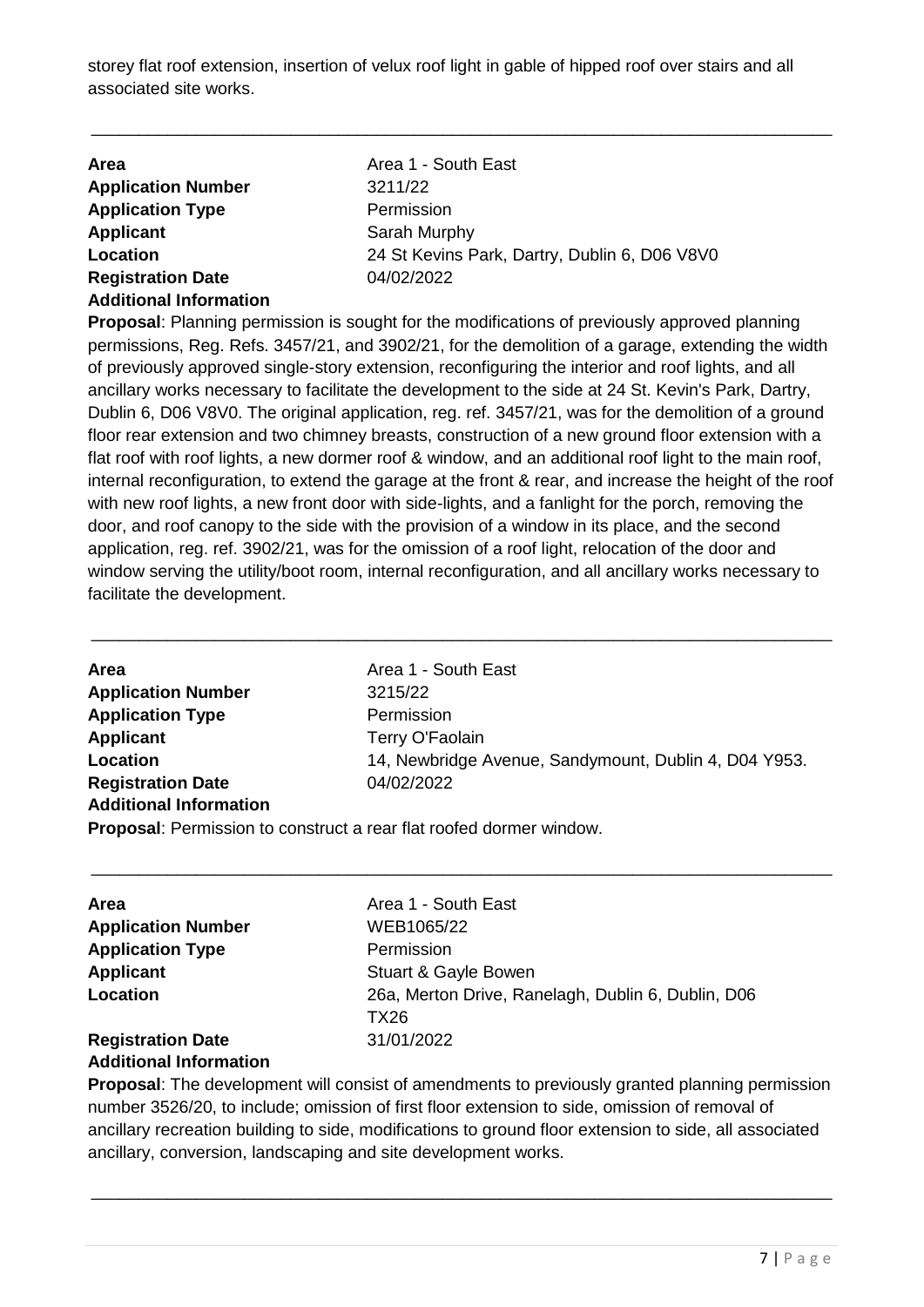**Area Area 1 - South East Application Number** WEB1066/22 **Application Type** Permission **Applicant** Joanie Hughes **Location** 1, Strand Terrace, Milltown, Dublin 6, D06 F6K1 **Registration Date** 31/01/2022 **Additional Information**

**Proposal**: Single storey extension to the front. 3 new dormer windows to the front roof area for an additional bedroom and extended master bedroom. Single storey extension to the rear.

\_\_\_\_\_\_\_\_\_\_\_\_\_\_\_\_\_\_\_\_\_\_\_\_\_\_\_\_\_\_\_\_\_\_\_\_\_\_\_\_\_\_\_\_\_\_\_\_\_\_\_\_\_\_\_\_\_\_\_\_\_\_\_\_\_\_\_\_\_\_\_\_\_\_\_\_\_\_

| <b>Area</b>               | Area 1 - South East                    |
|---------------------------|----------------------------------------|
| <b>Application Number</b> | WEB1068/22                             |
| <b>Application Type</b>   | Permission                             |
| <b>Applicant</b>          | Josephine Ryan                         |
| Location                  | 41, Glenealy Road, Drimnagh, Dublin 12 |
| <b>Registration Date</b>  | 01/02/2022                             |
|                           |                                        |

#### **Additional Information**

**Proposal**: New two storey extension to the side of the existing dwelling, some internal alterations and associated site works.

\_\_\_\_\_\_\_\_\_\_\_\_\_\_\_\_\_\_\_\_\_\_\_\_\_\_\_\_\_\_\_\_\_\_\_\_\_\_\_\_\_\_\_\_\_\_\_\_\_\_\_\_\_\_\_\_\_\_\_\_\_\_\_\_\_\_\_\_\_\_\_\_\_\_\_\_\_\_

| <b>Area</b>               | Area 1 - South East                                 |
|---------------------------|-----------------------------------------------------|
| <b>Application Number</b> | WEB1071/22                                          |
| <b>Application Type</b>   | Permission                                          |
| Applicant                 | Lisa Comerford                                      |
| Location                  | Shalom, 9, Rathmines Park, Rathmines, Dublin 6, D06 |
|                           | X9E5                                                |
| <b>Registration Date</b>  | 01/02/2022                                          |

### **Additional Information**

**Proposal**: Construction of a fence on top of the boundary wall between Shalom, 9 Rathmines Park, Rathmines, Dublin 6, D06 X9E5 and Rathmines Avenue Flats, Rathmines Avenue, Rathmines, Dublin 6.

\_\_\_\_\_\_\_\_\_\_\_\_\_\_\_\_\_\_\_\_\_\_\_\_\_\_\_\_\_\_\_\_\_\_\_\_\_\_\_\_\_\_\_\_\_\_\_\_\_\_\_\_\_\_\_\_\_\_\_\_\_\_\_\_\_\_\_\_\_\_\_\_\_\_\_\_\_\_

| Area                          | Area 1 - South East                                                                                                                                                                                                                                                                                                                                                                                                                                                                        |
|-------------------------------|--------------------------------------------------------------------------------------------------------------------------------------------------------------------------------------------------------------------------------------------------------------------------------------------------------------------------------------------------------------------------------------------------------------------------------------------------------------------------------------------|
| <b>Application Number</b>     | WEB1073/22                                                                                                                                                                                                                                                                                                                                                                                                                                                                                 |
| <b>Application Type</b>       | Permission                                                                                                                                                                                                                                                                                                                                                                                                                                                                                 |
| <b>Applicant</b>              | Niall O Shea                                                                                                                                                                                                                                                                                                                                                                                                                                                                               |
| Location                      | 274, Cashel Road, Crumlin, Dublin 12                                                                                                                                                                                                                                                                                                                                                                                                                                                       |
| <b>Registration Date</b>      | 01/02/2022                                                                                                                                                                                                                                                                                                                                                                                                                                                                                 |
| <b>Additional Information</b> |                                                                                                                                                                                                                                                                                                                                                                                                                                                                                            |
|                               | $\blacksquare$ $\blacksquare$ $\blacksquare$ $\blacksquare$ $\blacksquare$ $\blacksquare$ $\blacksquare$ $\blacksquare$ $\blacksquare$ $\blacksquare$ $\blacksquare$ $\blacksquare$ $\blacksquare$ $\blacksquare$ $\blacksquare$ $\blacksquare$ $\blacksquare$ $\blacksquare$ $\blacksquare$ $\blacksquare$ $\blacksquare$ $\blacksquare$ $\blacksquare$ $\blacksquare$ $\blacksquare$ $\blacksquare$ $\blacksquare$ $\blacksquare$ $\blacksquare$ $\blacksquare$ $\blacksquare$ $\blacks$ |

**Proposal**: PERMISSION & RETENTION: Permission is sought to retain and widen existing vehicular entrance & driveway for off street car parking at 274, Cashel Road, Crumlin , Dublin 12.

| Area                      | Area 1 - South East                    |
|---------------------------|----------------------------------------|
| <b>Application Number</b> | WEB1079/22                             |
| <b>Application Type</b>   | Permission                             |
| <b>Applicant</b>          | PJ Browne and John Stacey              |
| Location                  | 60, Bushy Park Road, Rathgar, Dublin 6 |
|                           |                                        |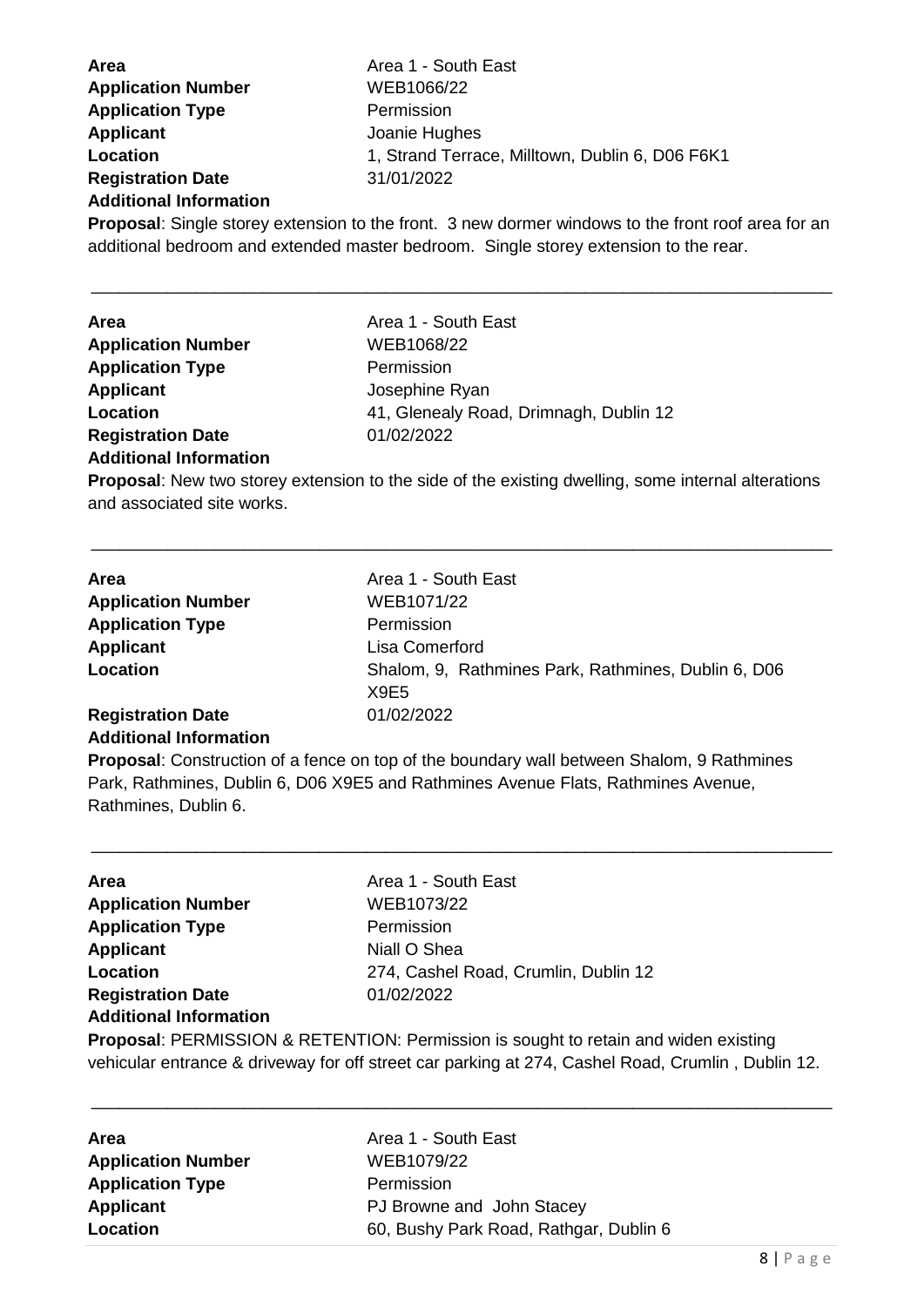#### **Registration Date** 04/02/2022 **Additional Information**

**Proposal**: Application by PJ Browne and John Stacey for demolition of existing garage and single storey extension to rear and the construction of a new two storey extension to front and rear of dwelling. The new extension is to include rooflights and solar panels to proposed roof, internal modifications and connection to all main site services and associated works

\_\_\_\_\_\_\_\_\_\_\_\_\_\_\_\_\_\_\_\_\_\_\_\_\_\_\_\_\_\_\_\_\_\_\_\_\_\_\_\_\_\_\_\_\_\_\_\_\_\_\_\_\_\_\_\_\_\_\_\_\_\_\_\_\_\_\_\_\_\_\_\_\_\_\_\_\_\_

**Area Area 1 - South East Application Number** WEB1081/22 **Application Type** Permission **Applicant** Josephine Ryan **Registration Date** 03/02/2022 **Additional Information**

Location **12 D12 TC94** 41, Glenealy Road, Dublin 12 D12 TC94

**Proposal**: New two storey extension to the side of the existing dwelling, some internal alterations and associated site works.

\_\_\_\_\_\_\_\_\_\_\_\_\_\_\_\_\_\_\_\_\_\_\_\_\_\_\_\_\_\_\_\_\_\_\_\_\_\_\_\_\_\_\_\_\_\_\_\_\_\_\_\_\_\_\_\_\_\_\_\_\_\_\_\_\_\_\_\_\_\_\_\_\_\_\_\_\_\_

| Area                          | Area 1 - South East                                                                    |
|-------------------------------|----------------------------------------------------------------------------------------|
| <b>Application Number</b>     | WEB1085/22                                                                             |
| <b>Application Type</b>       | Permission                                                                             |
| <b>Applicant</b>              | Lisa Comerford                                                                         |
| <b>Location</b>               | 9, Rathmines Park, Dublin 6 D06 X9E5                                                   |
| <b>Registration Date</b>      | 04/02/2022                                                                             |
| <b>Additional Information</b> |                                                                                        |
|                               | Depressed: Construction of a forest on top of the hour deminical between Chalange O.D. |

**Proposal**: Construction of a fence on top of the boundary wall between Shalom, 9 Rathmines Park, Rathmines, Dublin 6, D06 X9E5 and Rathmines Avenue Flats, Rathmines Avenue, Rathmines, Dublin 6

\_\_\_\_\_\_\_\_\_\_\_\_\_\_\_\_\_\_\_\_\_\_\_\_\_\_\_\_\_\_\_\_\_\_\_\_\_\_\_\_\_\_\_\_\_\_\_\_\_\_\_\_\_\_\_\_\_\_\_\_\_\_\_\_\_\_\_\_\_\_\_\_\_\_\_\_\_\_

| <b>Area</b>                   | Area 1 - South East                   |
|-------------------------------|---------------------------------------|
| <b>Application Number</b>     | WEB1086/22                            |
| <b>Application Type</b>       | Permission                            |
| <b>Applicant</b>              | Stuart & Gayle Bowen                  |
| Location                      | 26A, Merton Drive, Ranelagh, Dublin 6 |
| <b>Registration Date</b>      | 04/02/2022                            |
| <b>Additional Information</b> |                                       |

**Proposal**: Permission for development at 26a Merton Drive, Ranelagh, Dublin 6, D06 TX26. The development will consist of amendments to previously granted planning permission number 3526/20, to include; omission of first floor extension to side, omission of removal of ancillary recreation building to side, modifications to ground floor extension to side, all associated ancillary, conservation, landscaping and site development works.

| Area                      | Area 1 - South East                  |
|---------------------------|--------------------------------------|
| <b>Application Number</b> | WEB1088/22                           |
| <b>Application Type</b>   | Permission                           |
| Applicant                 | Niall O'Shea                         |
| Location                  | 274, Cashel Road, Crumlin, Dublin 12 |
| <b>Registration Date</b>  | 04/02/2022                           |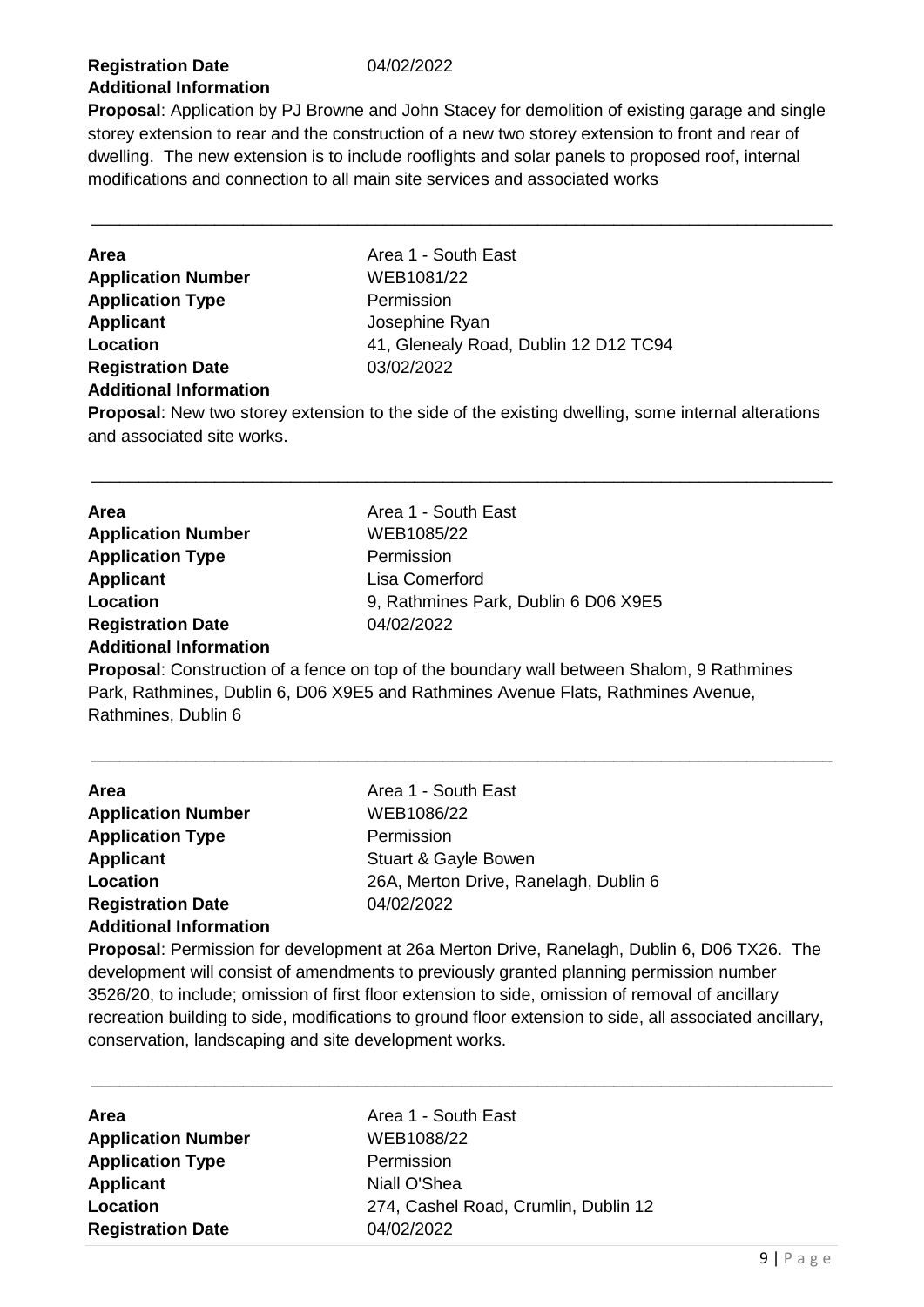#### **Additional Information**

**Proposal**: Permission is sought to retain and widen existing vehicular entrance & driveway for off street car parking at 274 Cashel Road Crumlin Dublin 12

\_\_\_\_\_\_\_\_\_\_\_\_\_\_\_\_\_\_\_\_\_\_\_\_\_\_\_\_\_\_\_\_\_\_\_\_\_\_\_\_\_\_\_\_\_\_\_\_\_\_\_\_\_\_\_\_\_\_\_\_\_\_\_\_\_\_\_\_\_\_\_\_\_\_\_\_\_\_

| Area                          | Area 1 - South East                  |
|-------------------------------|--------------------------------------|
| <b>Application Number</b>     | WEB1089/22                           |
| <b>Application Type</b>       | Permission                           |
| <b>Applicant</b>              | Sandra Byrne                         |
| Location                      | 112, Bangor Road, Crumlin, Dublin 12 |
| <b>Registration Date</b>      | 04/02/2022                           |
| <b>Additional Information</b> |                                      |

**Proposal**: For alterations to a previously granted planning permission, (reference 2310/20; 2 storey extension to the side of existing dwelling), with a single storey flat roof extension to the side of the existing 2 storey dwelling including all associated site works

\_\_\_\_\_\_\_\_\_\_\_\_\_\_\_\_\_\_\_\_\_\_\_\_\_\_\_\_\_\_\_\_\_\_\_\_\_\_\_\_\_\_\_\_\_\_\_\_\_\_\_\_\_\_\_\_\_\_\_\_\_\_\_\_\_\_\_\_\_\_\_\_\_\_\_\_\_\_

| <b>Area</b>                   | Area 1 - South East                  |
|-------------------------------|--------------------------------------|
| <b>Application Number</b>     | WEB1090/22                           |
| <b>Application Type</b>       | <b>Retention Permission</b>          |
| <b>Applicant</b>              | Susan O'Callaghan                    |
| Location                      | 36, Martin Street, Dublin 8 D08 N6X5 |
| <b>Registration Date</b>      | 04/02/2022                           |
| <b>Additional Information</b> |                                      |

**Proposal**: Works to 36 Martin Street, Dublin 8, D08 N6X5, a single family two storey mid terrace dwelling, to include a new single storey extension at the rear, internal renovations, together with associated site works

\_\_\_\_\_\_\_\_\_\_\_\_\_\_\_\_\_\_\_\_\_\_\_\_\_\_\_\_\_\_\_\_\_\_\_\_\_\_\_\_\_\_\_\_\_\_\_\_\_\_\_\_\_\_\_\_\_\_\_\_\_\_\_\_\_\_\_\_\_\_\_\_\_\_\_\_\_\_

**Area 1** 

| <b>Decisions</b>              |                                                                                                  |
|-------------------------------|--------------------------------------------------------------------------------------------------|
| Area                          | Area 1 - South East                                                                              |
| <b>Application Number</b>     | 0003/22                                                                                          |
| <b>Application Type</b>       | Section 5                                                                                        |
| <b>Decision</b>               | <b>Grant Exemption Certificate</b>                                                               |
| <b>Decision Date</b>          | 01/02/2022                                                                                       |
| <b>Applicant</b>              | John and Michele Keogan                                                                          |
| Location                      | 19A, Greenfield Park, Donnybrook, Dublin 4                                                       |
| <b>Additional Information</b> |                                                                                                  |
|                               | <b>Pronosal:</b> EXPP: Part single-storey flat-roofed extension, and part two-storey pitched roo |

**Proposal**: EXPP: Part single-storey flat-roofed extension, and part two-storey pitched roof extension to rear of existing house. Demolition of existing single-storey pitched roof front porch, and flat roofed car-port.

\_\_\_\_\_\_\_\_\_\_\_\_\_\_\_\_\_\_\_\_\_\_\_\_\_\_\_\_\_\_\_\_\_\_\_\_\_\_\_\_\_\_\_\_\_\_\_\_\_\_\_\_\_\_\_\_\_\_\_\_\_\_\_\_\_\_\_\_\_\_\_\_\_\_\_\_\_\_

| Area                      |  |
|---------------------------|--|
| <b>Application Number</b> |  |
| <b>Application Type</b>   |  |
| <b>Decision</b>           |  |
| <b>Decision Date</b>      |  |
| <b>Applicant</b>          |  |

**Area** Area 1 - South East **Application Number** 0004/22 **Section 5 ADDITIONAL INFORMATION Decision Date** 02/02/2022 **Barry Wall**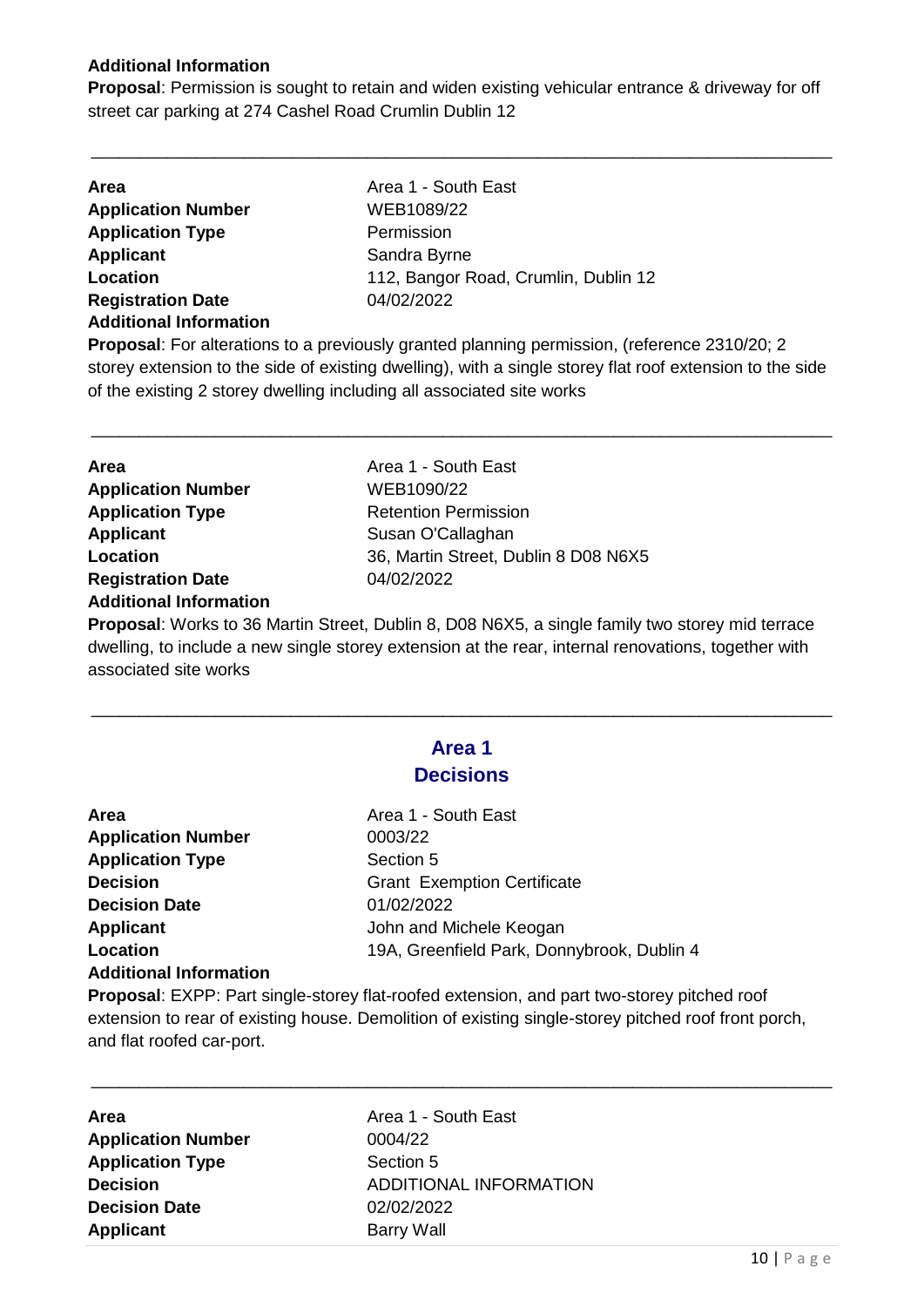#### **Additional Information**

**Proposal**: EXPP: PROTECTED STRUCTURE: Works include the replacement of existing nonoriginal (steel & PVC) windows on the front and rear of the building with new single glazed timber (6 over 6) sliding sash windows and the refurbishment and draught proofing of one original sliding sash window.

\_\_\_\_\_\_\_\_\_\_\_\_\_\_\_\_\_\_\_\_\_\_\_\_\_\_\_\_\_\_\_\_\_\_\_\_\_\_\_\_\_\_\_\_\_\_\_\_\_\_\_\_\_\_\_\_\_\_\_\_\_\_\_\_\_\_\_\_\_\_\_\_\_\_\_\_\_\_

\_\_\_\_\_\_\_\_\_\_\_\_\_\_\_\_\_\_\_\_\_\_\_\_\_\_\_\_\_\_\_\_\_\_\_\_\_\_\_\_\_\_\_\_\_\_\_\_\_\_\_\_\_\_\_\_\_\_\_\_\_\_\_\_\_\_\_\_\_\_\_\_\_\_\_\_\_\_

| <b>Area</b>                   | Area 1 - South East                                                             |
|-------------------------------|---------------------------------------------------------------------------------|
| <b>Application Number</b>     | 0007/22                                                                         |
| <b>Application Type</b>       | Social Housing Exemption Certificate                                            |
| <b>Decision</b>               | <b>Grant Social Housing Exemption Cert</b>                                      |
| <b>Decision Date</b>          | 04/02/2022                                                                      |
| <b>Applicant</b>              | Chris and Sarah O'Connell                                                       |
| Location                      | 49, Raglan Lane, Ballsbridge, Dublin 4                                          |
| <b>Additional Information</b> |                                                                                 |
|                               | Proposal: SHEC: Demolition of existing dwelling and construct new house on site |
|                               |                                                                                 |

| <b>Area</b>               | Area 1 - South East                   |
|---------------------------|---------------------------------------|
| <b>Application Number</b> | 3151/22                               |
| <b>Application Type</b>   | Permission                            |
| <b>Decision</b>           | APPLICATION DECLARED INVALID          |
| <b>Decision Date</b>      | 01/02/2022                            |
| <b>Applicant</b>          | Trailfinders Ireland Ltd.             |
| Location                  | 4-5 Dawson Street, Dublin 2, D02 FH72 |
|                           |                                       |

#### **Additional Information**

**Proposal**: Planning permission is sought for new shopfront to include for revised signage, additional door to provide level access and single storey ground level extension to the rear to provide post room with cargo entrance (additional area 7m2) and replacement of existing glazed screen and roof to rear with masonry wall and pitched slate roof with associated landscaping and groundworks.

\_\_\_\_\_\_\_\_\_\_\_\_\_\_\_\_\_\_\_\_\_\_\_\_\_\_\_\_\_\_\_\_\_\_\_\_\_\_\_\_\_\_\_\_\_\_\_\_\_\_\_\_\_\_\_\_\_\_\_\_\_\_\_\_\_\_\_\_\_\_\_\_\_\_\_\_\_\_

| Area                                                                       | Area 1 - South East                                                                    |
|----------------------------------------------------------------------------|----------------------------------------------------------------------------------------|
| <b>Application Number</b>                                                  | 3188/22                                                                                |
| <b>Application Type</b>                                                    | Permission                                                                             |
| <b>Decision</b>                                                            | <b>APPLICATION DECLARED INVALID</b>                                                    |
| <b>Decision Date</b>                                                       | 04/02/2022                                                                             |
| <b>Applicant</b>                                                           | <b>Highbury Lane Properties</b>                                                        |
| Location                                                                   | 1, Fitzwilliam Place, Dublin 2                                                         |
| <b>Additional Information</b>                                              |                                                                                        |
|                                                                            | Proposal: PROTECTED STRUCTURE: The development will consist of repointing of the front |
| elevation using lime-based mortars with a traditional wigged joint finish. |                                                                                        |

**Area Area 1 - South East Application Number** 3431/21 **Application Type** Permission **Decision GRANT PERMISSION Decision Date** 01/02/2022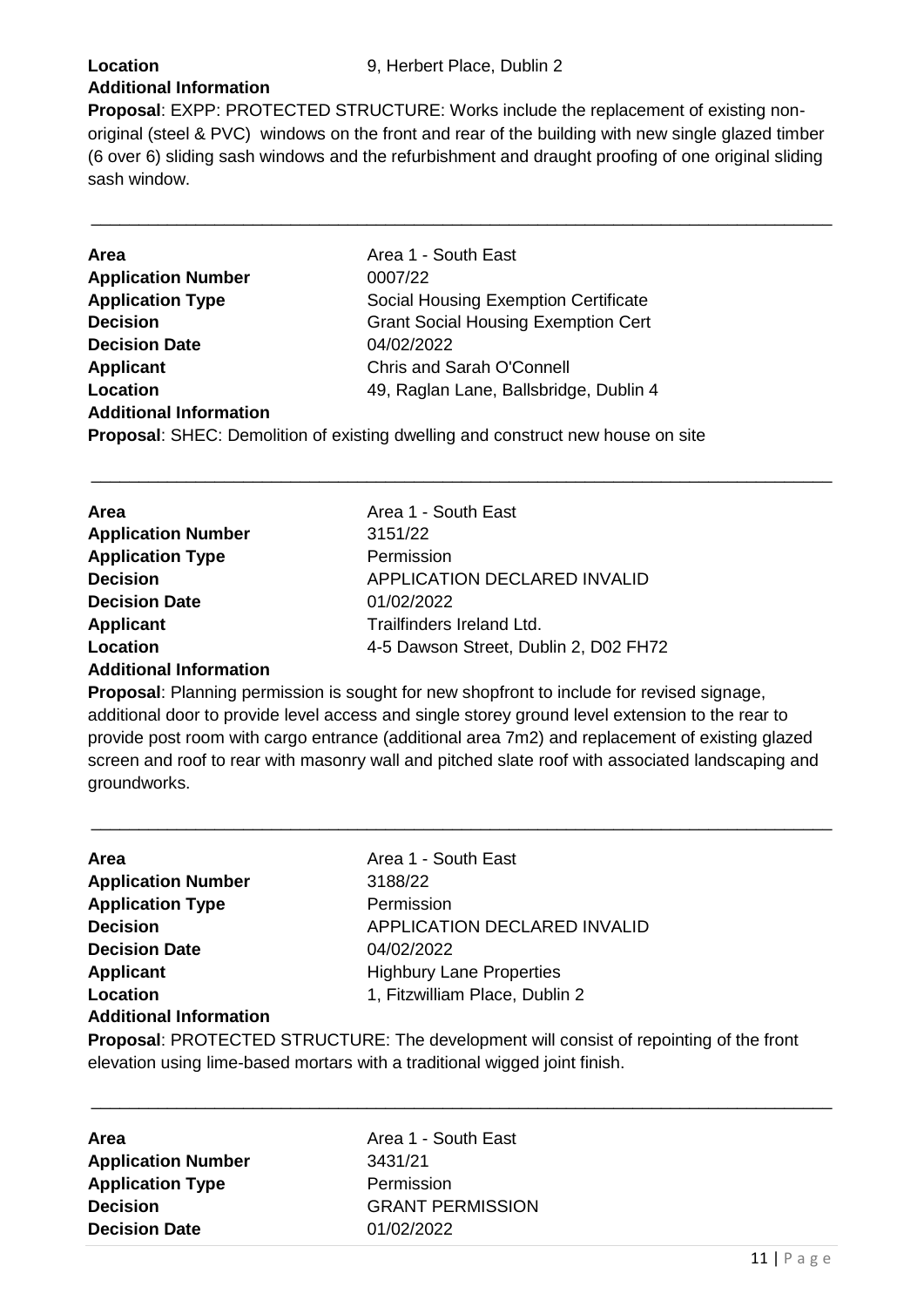| <b>Applicant</b>                 |
|----------------------------------|
| Location                         |
| <b>Additional Information</b>    |
| <b>Drangoal</b> : Derminsion for |

**Patrick & Tina Wall** Side of No. 28, Durrow Road, Crumlin, Dublin 12 **Additional Information** Additional Information Received

**Proposal**: Permission for new 2 storey & single storey, 3 bedroom end of terrace house, with vehicle & pedestrian access, new boundary walls & all associated site development works.

\_\_\_\_\_\_\_\_\_\_\_\_\_\_\_\_\_\_\_\_\_\_\_\_\_\_\_\_\_\_\_\_\_\_\_\_\_\_\_\_\_\_\_\_\_\_\_\_\_\_\_\_\_\_\_\_\_\_\_\_\_\_\_\_\_\_\_\_\_\_\_\_\_\_\_\_\_\_

| Area                                  | Area 1 - South East                    |
|---------------------------------------|----------------------------------------|
| <b>Application Number</b>             | 3959/21                                |
| <b>Application Type</b>               | Permission                             |
| <b>Decision</b>                       | <b>GRANT PERMISSION</b>                |
| <b>Decision Date</b>                  | 31/01/2022                             |
| <b>Applicant</b>                      | Leo Laboratories Limited T/A           |
| Location                              | Leo Pharma, 285 Cashel Road, Dublin 12 |
| A della la concluita fa concentiu con |                                        |

#### **Additional Information**

**Proposal**: Planning permission for the development will consist of construction of a single storey commodity store between buildings L and C and all associated site woks.

\_\_\_\_\_\_\_\_\_\_\_\_\_\_\_\_\_\_\_\_\_\_\_\_\_\_\_\_\_\_\_\_\_\_\_\_\_\_\_\_\_\_\_\_\_\_\_\_\_\_\_\_\_\_\_\_\_\_\_\_\_\_\_\_\_\_\_\_\_\_\_\_\_\_\_\_\_\_

| <b>Area</b>                             | Area 1 - South East                              |
|-----------------------------------------|--------------------------------------------------|
| <b>Application Number</b>               | 3960/21                                          |
| <b>Application Type</b>                 | Permission                                       |
| <b>Decision</b>                         | <b>GRANT PERMISSION</b>                          |
| <b>Decision Date</b>                    | 31/01/2022                                       |
| <b>Applicant</b>                        | The Iveagh Trust                                 |
| Location                                | The Iveagh Hostel, Bride Road, Dublin 8, D08R7DX |
| . A statistic count to form on address. |                                                  |

#### **Additional Information**

**Proposal**: PROTECTED STRUCTURE: Permission for development at this 8 sq.m site:The Iveagh Hostel, Bride Road, Dublin 8, D08R7DX, a protected structure (Record of Protected Structures ref. 860). The development will consist of: the removal of the existing concrete steps and landing located within the main entrance porch on the ground floor of the Iveagh Hostel which is situated on Bride Road. Remedial works are proposed to the existing steel structure which is currently supporting the existing landing. Replacement concrete stairs and landing are proposed together with associated site works.

\_\_\_\_\_\_\_\_\_\_\_\_\_\_\_\_\_\_\_\_\_\_\_\_\_\_\_\_\_\_\_\_\_\_\_\_\_\_\_\_\_\_\_\_\_\_\_\_\_\_\_\_\_\_\_\_\_\_\_\_\_\_\_\_\_\_\_\_\_\_\_\_\_\_\_\_\_\_

| <b>Area</b>               | Area 1 - South East                  |
|---------------------------|--------------------------------------|
| <b>Application Number</b> | 3965/21                              |
| <b>Application Type</b>   | Permission                           |
| <b>Decision</b>           | <b>GRANT PERMISSION</b>              |
| <b>Decision Date</b>      | 01/02/2022                           |
| <b>Applicant</b>          | Paul O'Reilly                        |
| Location                  | 1 Coolevin Road, Long Lane, Dublin 8 |
|                           |                                      |

#### **Additional Information**

**Proposal**: Full planning permission for the following to the existing end of terrace two storey house with adjoining two storey flat roof side extension with single storey extension to rear:

Permission to demolish existing adjoining side & rear extension. Permission requested to redesign the existing original end of terrace house with a single storey tile roof extension to front with a redesign of the interior on both floors with glazing-door openings changed to accommodate new layout.

Permission requested to erect a two storey fully service hipped dwelling with single storey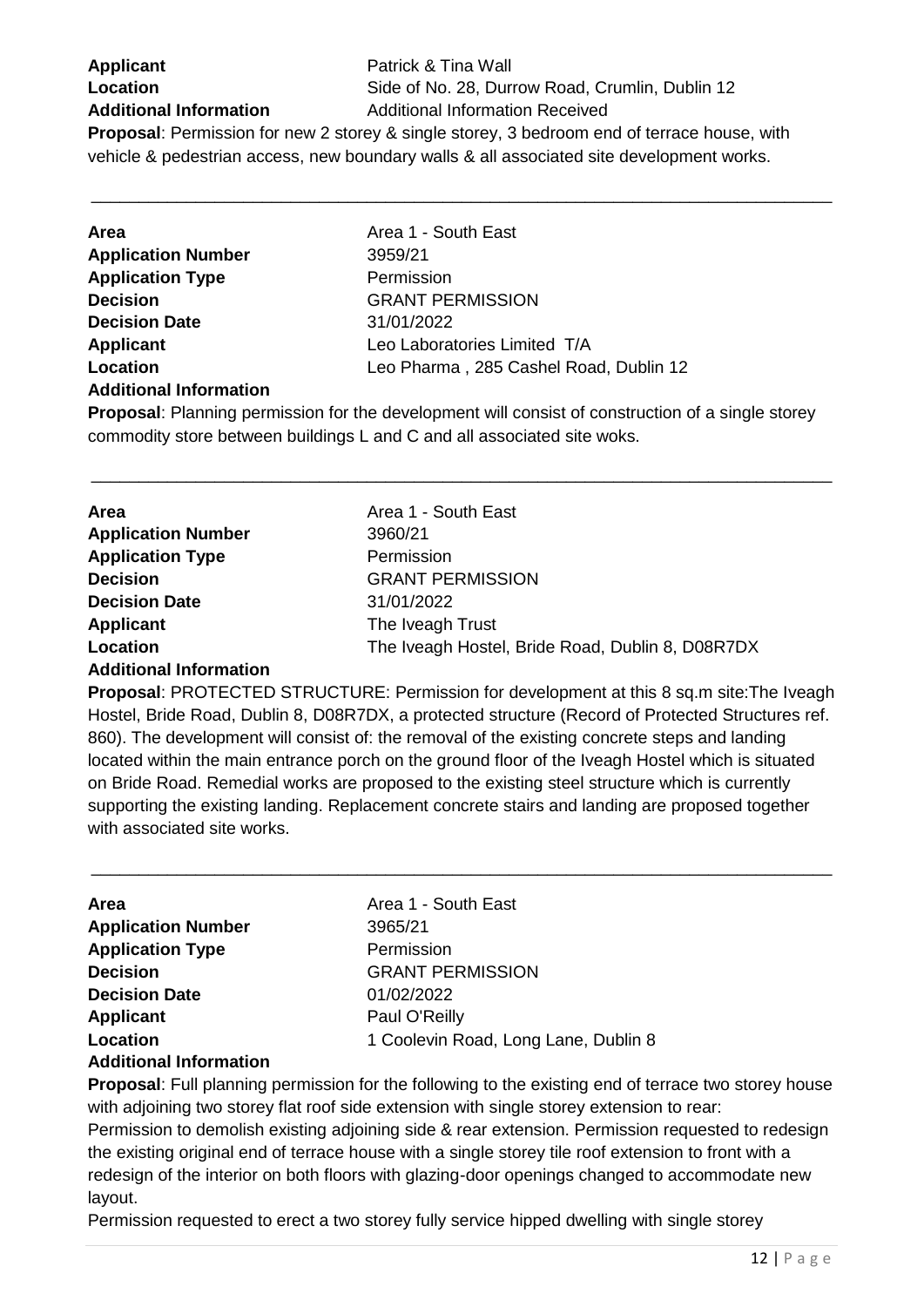extension to front with window box on first floor gable to the end of original the terrace house. Alterations to boundary walls to accommodate new layout. Maintain connection to existing drainage and allow new connection for proposed house and all ancillary site works.

\_\_\_\_\_\_\_\_\_\_\_\_\_\_\_\_\_\_\_\_\_\_\_\_\_\_\_\_\_\_\_\_\_\_\_\_\_\_\_\_\_\_\_\_\_\_\_\_\_\_\_\_\_\_\_\_\_\_\_\_\_\_\_\_\_\_\_\_\_\_\_\_\_\_\_\_\_\_

| <b>Area</b>                   | Area 1 - South East                 |
|-------------------------------|-------------------------------------|
| <b>Application Number</b>     | 3977/21                             |
| <b>Application Type</b>       | Permission                          |
| <b>Decision</b>               | ADDITIONAL INFORMATION              |
| <b>Decision Date</b>          | 03/02/2022                          |
| <b>Applicant</b>              | Mr. Nicholas Toppin                 |
| Location                      | 12 Clare Street, Dublin 2, D02 AX56 |
| <b>Additional Information</b> |                                     |

**Proposal**: PROTECTED STRUCTURE: Planning permission for development comprising the change of use of a protected structure from office use to residential use (a five bedroom, four storey over basement, single dwelling unit) and works to a protected structure including the installation of a new kitchen in the basement and a shower room in the existing extension to rear at ground floor level, along with associated decoration including painting, tiling and flooring and all associated site development works.

\_\_\_\_\_\_\_\_\_\_\_\_\_\_\_\_\_\_\_\_\_\_\_\_\_\_\_\_\_\_\_\_\_\_\_\_\_\_\_\_\_\_\_\_\_\_\_\_\_\_\_\_\_\_\_\_\_\_\_\_\_\_\_\_\_\_\_\_\_\_\_\_\_\_\_\_\_\_

| Area                       | Area 1 - South East                                           |
|----------------------------|---------------------------------------------------------------|
| <b>Application Number</b>  | 3979/21                                                       |
| <b>Application Type</b>    | Permission                                                    |
| <b>Decision</b>            | <b>REFUSE PERMISSION</b>                                      |
| <b>Decision Date</b>       | 01/02/2022                                                    |
| <b>Applicant</b>           | Tullington Limited, General Partner on behalf of the Victoria |
| <b>Limited Partnership</b> |                                                               |
| Location                   | 1 and 2 Haddington Road (also known as Victoria               |
|                            | Buildings), Ballsbridge, Dublin 4                             |

#### **Additional Information**

**Proposal**: Permission for development at a site of 0.0514 ha (514 sq.m).

The development will principally consist of: the removal of plant equipment at roof level of No. 2 Haddington Road and the provision of an office extension of c. 369 sq.m comprising 1 no. storey vertical extension (c. 318 sq.m) increasing the height of No. 2 Haddington Road from 4 no. storeys over basement to 5 no. storeys over basement and the provision of a lateral extension (c.51 sq.m) at third floor level (infilling of balconies).

The development will also include: associated elevational changes; screened plant, sedum roof and all associated site and development works above and below ground.

\_\_\_\_\_\_\_\_\_\_\_\_\_\_\_\_\_\_\_\_\_\_\_\_\_\_\_\_\_\_\_\_\_\_\_\_\_\_\_\_\_\_\_\_\_\_\_\_\_\_\_\_\_\_\_\_\_\_\_\_\_\_\_\_\_\_\_\_\_\_\_\_\_\_\_\_\_\_

There are no works proposed to No. 1 Haddington Road which forms part of the subject site.

| Area                          | Area 1 - South East                                                                  |
|-------------------------------|--------------------------------------------------------------------------------------|
| <b>Application Number</b>     | 3990/21                                                                              |
| <b>Application Type</b>       | Permission                                                                           |
| <b>Decision</b>               | ADDITIONAL INFORMATION                                                               |
| <b>Decision Date</b>          | 04/02/2022                                                                           |
| <b>Applicant</b>              | <b>Timothy McCormick</b>                                                             |
| Location                      | 13, Ontario Terrace, Ranelagh, Dublin 6, D06 W573                                    |
| <b>Additional Information</b> |                                                                                      |
|                               | Proposal: PROTECTED STRUCTURE: Planning permission is sought for works to facilitate |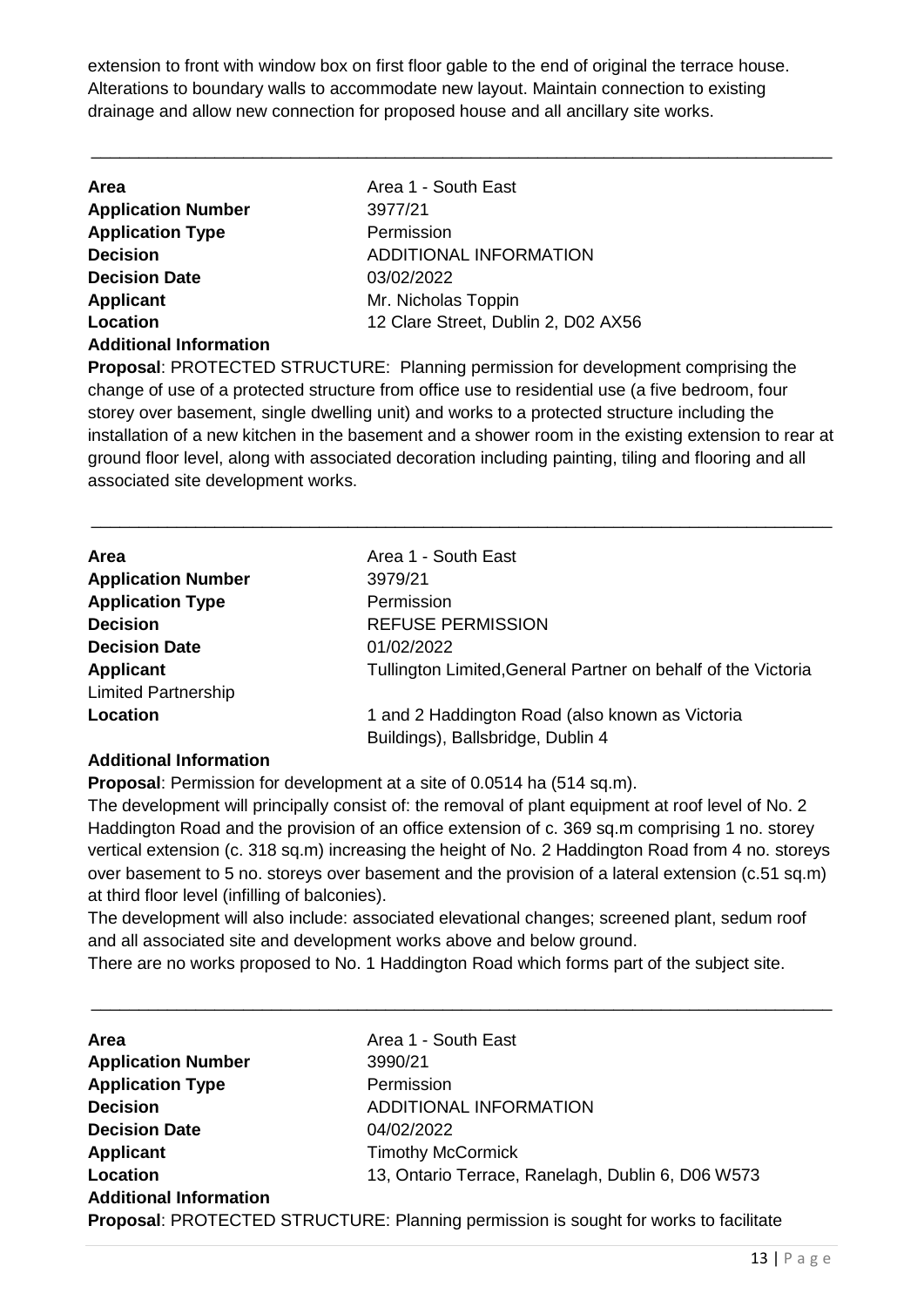provision of self-contained unit at basement level, including:

- Existing staircase (non-original) to be removed;
- Replacement of existing concrete floor with new insulated and damp proofed concrete floor;
- Damp proofing external walls;
- Install calsitherm dry lining to external walls;
- Modify 2 no. existing internal door opes;
- Replace non-original internal doors;
- Replace existing plasterboard ceiling to basement with fireline board;
- Installation of new stud work partition separating kitchen from proposed living/dining room;
- Install new kitchen and bathroom;
- Provide new plumbing and electrical installations;
- Complete redecoration;
- Replace non-original window to basement rear return with new double doors to patio;
- Demolition of existing lean-to boiler house in rear garden (all at basement level) and

replacement of first floor return window with door and provision of granite platform and steps from here to garden level:

\_\_\_\_\_\_\_\_\_\_\_\_\_\_\_\_\_\_\_\_\_\_\_\_\_\_\_\_\_\_\_\_\_\_\_\_\_\_\_\_\_\_\_\_\_\_\_\_\_\_\_\_\_\_\_\_\_\_\_\_\_\_\_\_\_\_\_\_\_\_\_\_\_\_\_\_\_\_

Landscaping works front and rear.

| Area                      | Area 1 - South East                                   |
|---------------------------|-------------------------------------------------------|
| <b>Application Number</b> | 3993/21                                               |
| <b>Application Type</b>   | Permission                                            |
| <b>Decision</b>           | <b>REFUSE PERMISSION</b>                              |
| <b>Decision Date</b>      | 01/02/2022                                            |
| Applicant                 | <b>Thomas A Menton</b>                                |
| Location                  | To the rear of 38 and 40 Rathdown Park (also known as |
|                           | 36A Rathdown Park), Terenure, Dublin 6                |

#### **Additional Information**

**Proposal**: Planning permission at this site for development consisting of forming a new pedestrian gate in the front boundary wall.

\_\_\_\_\_\_\_\_\_\_\_\_\_\_\_\_\_\_\_\_\_\_\_\_\_\_\_\_\_\_\_\_\_\_\_\_\_\_\_\_\_\_\_\_\_\_\_\_\_\_\_\_\_\_\_\_\_\_\_\_\_\_\_\_\_\_\_\_\_\_\_\_\_\_\_\_\_\_

| <b>Area</b>               | Area 1 - South East                                                    |
|---------------------------|------------------------------------------------------------------------|
| <b>Application Number</b> | 3997/21                                                                |
| <b>Application Type</b>   | Permission                                                             |
| <b>Decision</b>           | <b>GRANT PERMISSION</b>                                                |
| <b>Decision Date</b>      | 02/02/2022                                                             |
| <b>Applicant</b>          | <b>Chris Dardis</b>                                                    |
| Location                  | 47, Raglan Road, Ballsbridge, Dublin 4 and backing<br>onto Raglan Lane |

#### **Additional Information**

**Proposal**: PROTECTED STRUCTURE: Planning permission for amendments to previously granted planning permission (Application no.2451/21) consisting of; (1) Additional construction to include bin store, utility & bike store, (2) increase in height of parapet wall along southern boundary, (3) New timber fins to side elevation, (4) Changes to bedroom 1 window & (5) Changes to kitchen window, and any associated elevational and site changes, all at No. 47 Raglan Road, Ballsbridge, Dublin 4 and backing onto Raglan Lane, which is a protected structure.

| Area                      |  |
|---------------------------|--|
| <b>Application Number</b> |  |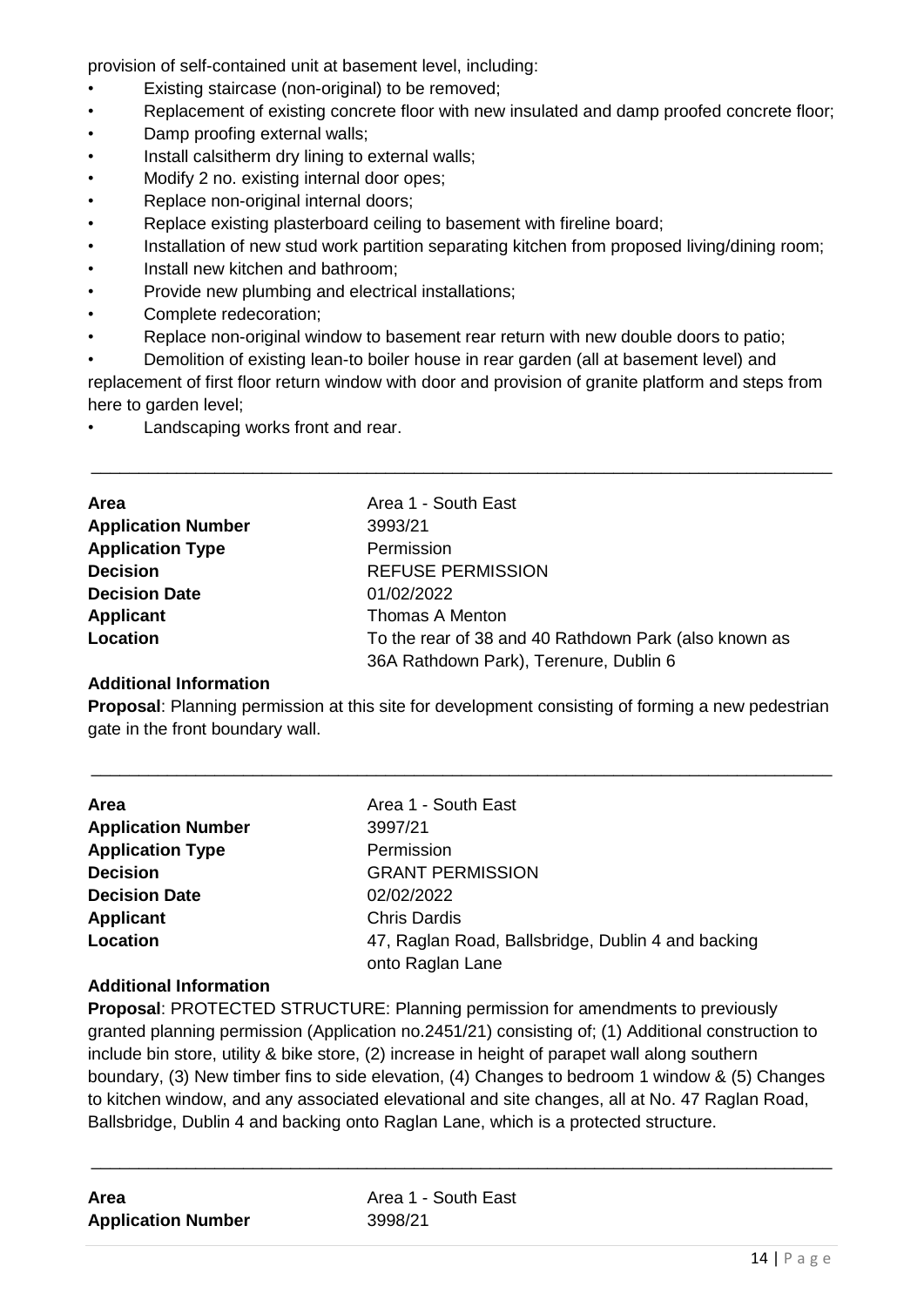| <b>Application Type</b>       | Permission                  |
|-------------------------------|-----------------------------|
| <b>Decision</b>               | <b>GRANT PERMISSION</b>     |
| <b>Decision Date</b>          | 04/02/2022                  |
| <b>Applicant</b>              | <b>IPUT</b> plc             |
| Location                      | 46, Pearse Street, Dublin 2 |
| <b>Additional Information</b> |                             |

**Proposal**: PROTECTED STRUCTURE: Planning permission for development at No. 46 Pearse Street, Dublin 2 (a three storey over basement Protected Structure). The proposed development will consist of the painting of a mural by a professional artist(s) on part of the east gable elevation of No. 46 Pearse Street, facing Magennis Place, Dublin 2. The purpose of the development is to discourage unlawful graffiti and to make a positive contribution to the streetscape and surrounding vicinity.

\_\_\_\_\_\_\_\_\_\_\_\_\_\_\_\_\_\_\_\_\_\_\_\_\_\_\_\_\_\_\_\_\_\_\_\_\_\_\_\_\_\_\_\_\_\_\_\_\_\_\_\_\_\_\_\_\_\_\_\_\_\_\_\_\_\_\_\_\_\_\_\_\_\_\_\_\_\_

| Area                          | Area 1 - South East                              |
|-------------------------------|--------------------------------------------------|
| <b>Application Number</b>     | 4004/21                                          |
| <b>Application Type</b>       | Permission                                       |
| <b>Decision</b>               | <b>GRANT PERMISSION</b>                          |
| <b>Decision Date</b>          | 04/02/2022                                       |
| <b>Applicant</b>              | Paz Ferrer and Carlos Bertomeu                   |
| Location                      | 71, Eglinton Road, Donnybrook, Dublin 4, D04C2W1 |
| <b>Additional Information</b> |                                                  |

**Proposal**: The development will consist of demolition of existing two storey/double-height atrium extension at rear and construction of a single-storey kitchen and three storey dining/bedroom extension at rear (131.5msq), with rooflights, new rooflight to existing bathroom at side, widening of vehicular entrance at front, landscaping works to front garden and all associated services and siteworks.

\_\_\_\_\_\_\_\_\_\_\_\_\_\_\_\_\_\_\_\_\_\_\_\_\_\_\_\_\_\_\_\_\_\_\_\_\_\_\_\_\_\_\_\_\_\_\_\_\_\_\_\_\_\_\_\_\_\_\_\_\_\_\_\_\_\_\_\_\_\_\_\_\_\_\_\_\_\_

| Area                          | Area 1 - South East                              |
|-------------------------------|--------------------------------------------------|
| <b>Application Number</b>     | 4005/21                                          |
| <b>Application Type</b>       | Permission                                       |
| <b>Decision</b>               | <b>GRANT PERMISSION AND RETENTION PERMISSION</b> |
| <b>Decision Date</b>          | 04/02/2022                                       |
| <b>Applicant</b>              | Jane O'Hanlon                                    |
| Location                      | 55, Nutley Avenue, Donnybrook, Dublin 4          |
| <b>Additional Information</b> |                                                  |

**Proposal**: PERMISSION & RETENTION: The development consists of:

A. Permission to construct a first floor extension over existing ground floor bedroom to front of dwelling.

B. Permission to construct a second floor extension which involves the removal of existing roof and replacing it with a new dormer style roof with accommodation for 2 no. bedrooms with ensuites.

C. Permission to carry out alterations to existing elevations including, the constructon of new gable styled walls to front, new windows to front and rear of second roof dormer extension and construction of decorative mouldings to front/rear elevations.

D. Permission to construct a new roof canopy over the front entrance

E. Retention permission for a single storey detached home-office/garden room to the rear of the site and all ancillary site works.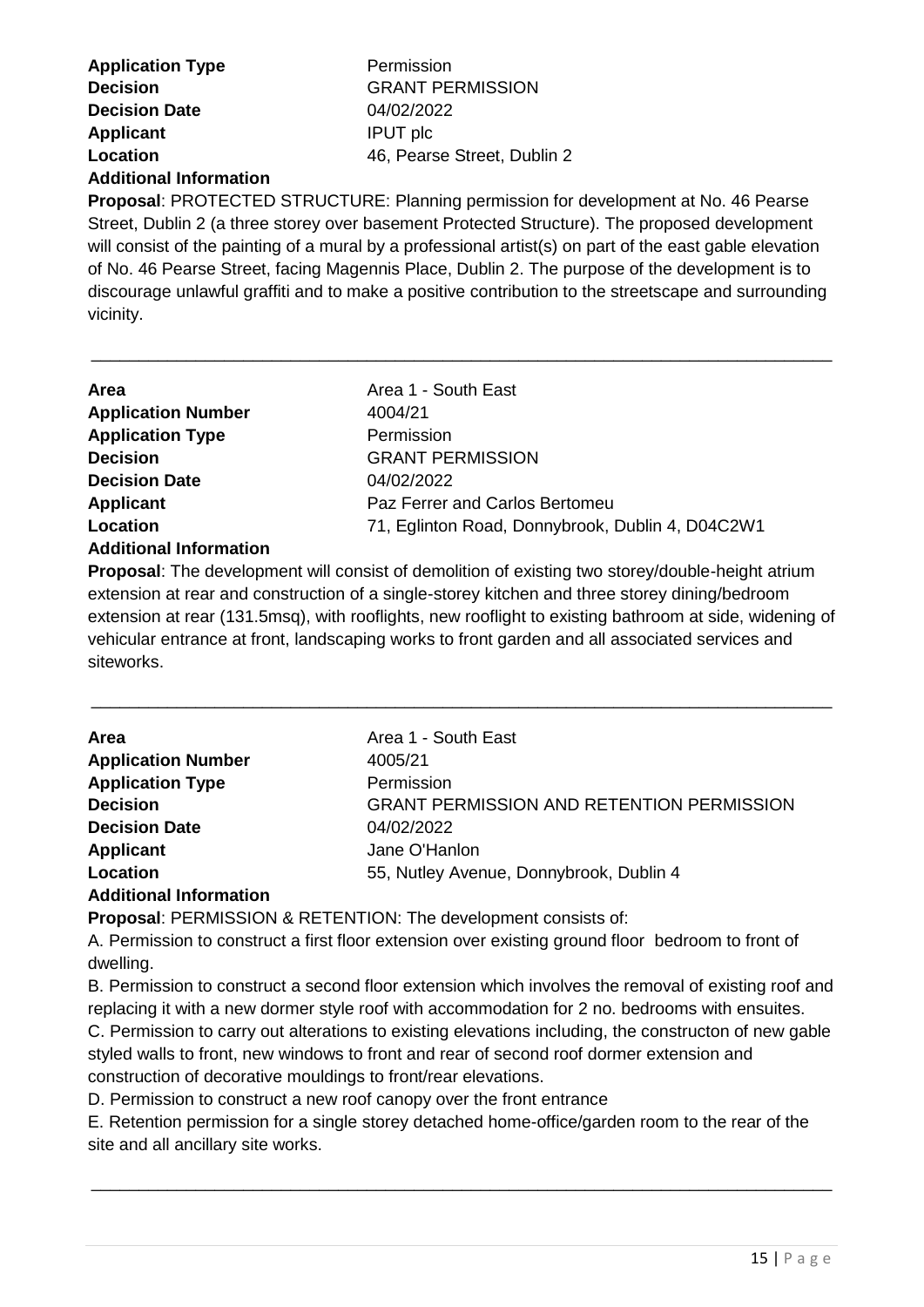| <b>Area</b>               | Area 1 - South East       |
|---------------------------|---------------------------|
| <b>Application Number</b> | 4006/21                   |
| <b>Application Type</b>   | Permission                |
| <b>Decision</b>           | ADDITIONAL INFORMATION    |
| <b>Decision Date</b>      | 04/02/2022                |
| <b>Applicant</b>          | Yvonne O'Meara            |
| Location                  | 18, Leeson Park, Dublin 6 |
|                           |                           |

#### **Additional Information**

**Proposal**: PROTECTED STRUCTURE: Planning permission for the following works at single family dwelling at 18 Leeson Park, Dublin D06 H7T2, (Protected Structure): (a) The removal of a non-original timber framed w. c. extension to the side at about hall floor level and the non-original roofs and walls of the garage and outhouse at garden level (total c.42sqm); (b) the construction of a new four-storey/split-level infill extension to the side set-back behind the building line of No 17 Leeson Park; (c), a single storey extension to the rear; (extensions (b) and (c) total c. 99sqm); (d) the re-roofing of the original garage and part of outhouse; (e) the alteration/provision of openings in the side wall to provide access to the extension; (f) the removal of non-original bathrooms; (g) the provision of a new opening (incorporating two existing windows) to the main rear room at garden level; (h) associated drainage works.

\_\_\_\_\_\_\_\_\_\_\_\_\_\_\_\_\_\_\_\_\_\_\_\_\_\_\_\_\_\_\_\_\_\_\_\_\_\_\_\_\_\_\_\_\_\_\_\_\_\_\_\_\_\_\_\_\_\_\_\_\_\_\_\_\_\_\_\_\_\_\_\_\_\_\_\_\_\_

| <b>Area</b>               | Area 1 - South East                                    |
|---------------------------|--------------------------------------------------------|
| <b>Application Number</b> | 4007/21                                                |
| <b>Application Type</b>   | Permission                                             |
| <b>Decision</b>           | SPLIT DECISION(PERMISSION & REFUSAL)                   |
| <b>Decision Date</b>      | 04/02/2022                                             |
| Applicant                 | Jenny Anne Corkery and Cillian McGovern                |
| Location                  | Rear of 13 Emorville Avenue, Portobello, Dublin 8, D08 |
|                           | R22W                                                   |

#### **Additional Information**

**Proposal**: The development will consist of proposed amendments to previously approved planning application Ref: WEB1496/21. Proposed amendments include; the addition of a low pitched zinc roof and rooflight to accommodate a non habitable storage room (area 7sqm) and modifications to the east facade to include an additional false window.

\_\_\_\_\_\_\_\_\_\_\_\_\_\_\_\_\_\_\_\_\_\_\_\_\_\_\_\_\_\_\_\_\_\_\_\_\_\_\_\_\_\_\_\_\_\_\_\_\_\_\_\_\_\_\_\_\_\_\_\_\_\_\_\_\_\_\_\_\_\_\_\_\_\_\_\_\_\_

| <b>Area</b>                   | Area 1 - South East                        |
|-------------------------------|--------------------------------------------|
| <b>Application Number</b>     | 4135/16/X1                                 |
| <b>Application Type</b>       | <b>Extension of Duration of Permission</b> |
| <b>Decision</b>               | REFUSE EXT. OF DURATION OF PERMISSION      |
| <b>Decision Date</b>          | 02/02/2022                                 |
| <b>Applicant</b>              | <b>Stephen Ritchie</b>                     |
| Location                      | 5, Kimmage Grove, Kimmage, Dublin 6W       |
| <b>Additional Information</b> |                                            |

#### **Proposal**: EXT. OF DURATION: Construction of a 2-storey, 2 bedroom house abutting an existing 2-storey end of terrace house including a new vehicular access on lands adjoining 5 Kimmage Grove.

\_\_\_\_\_\_\_\_\_\_\_\_\_\_\_\_\_\_\_\_\_\_\_\_\_\_\_\_\_\_\_\_\_\_\_\_\_\_\_\_\_\_\_\_\_\_\_\_\_\_\_\_\_\_\_\_\_\_\_\_\_\_\_\_\_\_\_\_\_\_\_\_\_\_\_\_\_\_

| <b>Area</b>               |  |
|---------------------------|--|
| <b>Application Number</b> |  |
| <b>Application Type</b>   |  |

**Area** Area 1 - South East **Application Number** WEB1002/22 **Permission**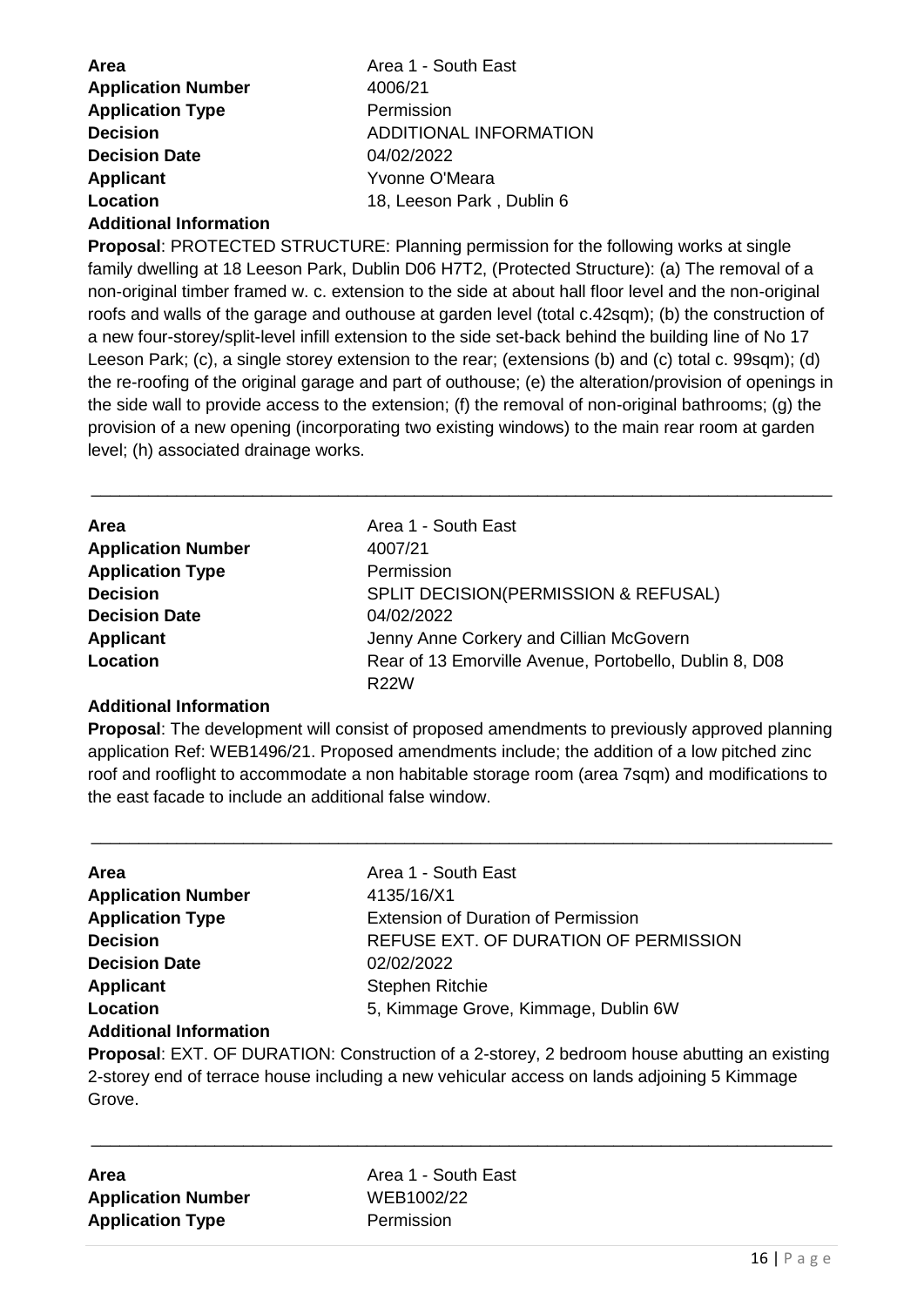| <b>Decision</b>               | APPLICATION DECLARED INVALID                                                                            |
|-------------------------------|---------------------------------------------------------------------------------------------------------|
| <b>Decision Date</b>          | 03/02/2022                                                                                              |
| <b>Applicant</b>              | Jason Bayle                                                                                             |
| Location                      | 15, Bath Avenue Road, Dublin 4                                                                          |
| <b>Additional Information</b> |                                                                                                         |
|                               | <b>Proposal:</b> New vehicular and pedestrian entrances to front garden allowing for off street parking |
|                               |                                                                                                         |

\_\_\_\_\_\_\_\_\_\_\_\_\_\_\_\_\_\_\_\_\_\_\_\_\_\_\_\_\_\_\_\_\_\_\_\_\_\_\_\_\_\_\_\_\_\_\_\_\_\_\_\_\_\_\_\_\_\_\_\_\_\_\_\_\_\_\_\_\_\_\_\_\_\_\_\_\_\_

| Area                          | Area 1 - South East                                                                                                                                                                                                                                                                                                                                                                                                        |
|-------------------------------|----------------------------------------------------------------------------------------------------------------------------------------------------------------------------------------------------------------------------------------------------------------------------------------------------------------------------------------------------------------------------------------------------------------------------|
| <b>Application Number</b>     | WEB1061/22                                                                                                                                                                                                                                                                                                                                                                                                                 |
| <b>Application Type</b>       | Permission                                                                                                                                                                                                                                                                                                                                                                                                                 |
| <b>Decision</b>               | <b>APPLICATION DECLARED INVALID</b>                                                                                                                                                                                                                                                                                                                                                                                        |
| <b>Decision Date</b>          | 01/02/2022                                                                                                                                                                                                                                                                                                                                                                                                                 |
| <b>Applicant</b>              | Niall O Shea                                                                                                                                                                                                                                                                                                                                                                                                               |
| Location                      | 274, Cashel Road, Crumlin, Dublin 12                                                                                                                                                                                                                                                                                                                                                                                       |
| <b>Additional Information</b> |                                                                                                                                                                                                                                                                                                                                                                                                                            |
|                               | $\mathbf{D}_{\text{model}}$ , $\mathbf{D} = \mathbf{D} = \mathbf{D} = \mathbf{D} = \mathbf{D} = \mathbf{D} = \mathbf{D} = \mathbf{D} = \mathbf{D} = \mathbf{D} = \mathbf{D} = \mathbf{D} = \mathbf{D} = \mathbf{D} = \mathbf{D} = \mathbf{D} = \mathbf{D} = \mathbf{D} = \mathbf{D} = \mathbf{D} = \mathbf{D} = \mathbf{D} = \mathbf{D} = \mathbf{D} = \mathbf{D} = \mathbf{D} = \mathbf{D} = \mathbf{D} = \mathbf{D} = \$ |

**Proposal**: PERMISSION & RETENTION: Permission is sought to retain and widen existing vehicular entrance & driveway for off street car parking at 274 Cashel Road Crumlin Dublin 12.

\_\_\_\_\_\_\_\_\_\_\_\_\_\_\_\_\_\_\_\_\_\_\_\_\_\_\_\_\_\_\_\_\_\_\_\_\_\_\_\_\_\_\_\_\_\_\_\_\_\_\_\_\_\_\_\_\_\_\_\_\_\_\_\_\_\_\_\_\_\_\_\_\_\_\_\_\_\_

| Area                      | Area 1 - South East                                |
|---------------------------|----------------------------------------------------|
| <b>Application Number</b> | WEB1065/22                                         |
| <b>Application Type</b>   | Permission                                         |
| <b>Decision</b>           | APPLICATION DECLARED INVALID                       |
| <b>Decision Date</b>      | 03/02/2022                                         |
| <b>Applicant</b>          | Stuart & Gayle Bowen                               |
| Location                  | 26a, Merton Drive, Ranelagh, Dublin 6, Dublin, D06 |
|                           | TX26                                               |

#### **Additional Information**

**Proposal**: The development will consist of amendments to previously granted planning permission number 3526/20, to include; omission of first floor extension to side, omission of removal of ancillary recreation building to side, modifications to ground floor extension to side, all associated ancillary, conversion, landscaping and site development works.

\_\_\_\_\_\_\_\_\_\_\_\_\_\_\_\_\_\_\_\_\_\_\_\_\_\_\_\_\_\_\_\_\_\_\_\_\_\_\_\_\_\_\_\_\_\_\_\_\_\_\_\_\_\_\_\_\_\_\_\_\_\_\_\_\_\_\_\_\_\_\_\_\_\_\_\_\_\_

| <b>Area</b>                   | Area 1 - South East                             |
|-------------------------------|-------------------------------------------------|
| <b>Application Number</b>     | WEB1066/22                                      |
| <b>Application Type</b>       | Permission                                      |
| <b>Decision</b>               | <b>APPLICATION DECLARED INVALID</b>             |
| <b>Decision Date</b>          | 01/02/2022                                      |
| <b>Applicant</b>              | Joanie Hughes                                   |
| Location                      | 1, Strand Terrace, Milltown, Dublin 6, D06 F6K1 |
| <b>Additional Information</b> |                                                 |

**Proposal**: Single storey extension to the front. 3 new dormer windows to the front roof area for an additional bedroom and extended master bedroom. Single storey extension to the rear.

\_\_\_\_\_\_\_\_\_\_\_\_\_\_\_\_\_\_\_\_\_\_\_\_\_\_\_\_\_\_\_\_\_\_\_\_\_\_\_\_\_\_\_\_\_\_\_\_\_\_\_\_\_\_\_\_\_\_\_\_\_\_\_\_\_\_\_\_\_\_\_\_\_\_\_\_\_\_

**Area Area 1 - South East Application Number** WEB1068/22 **Application Type** Permission

**Decision** APPLICATION DECLARED INVALID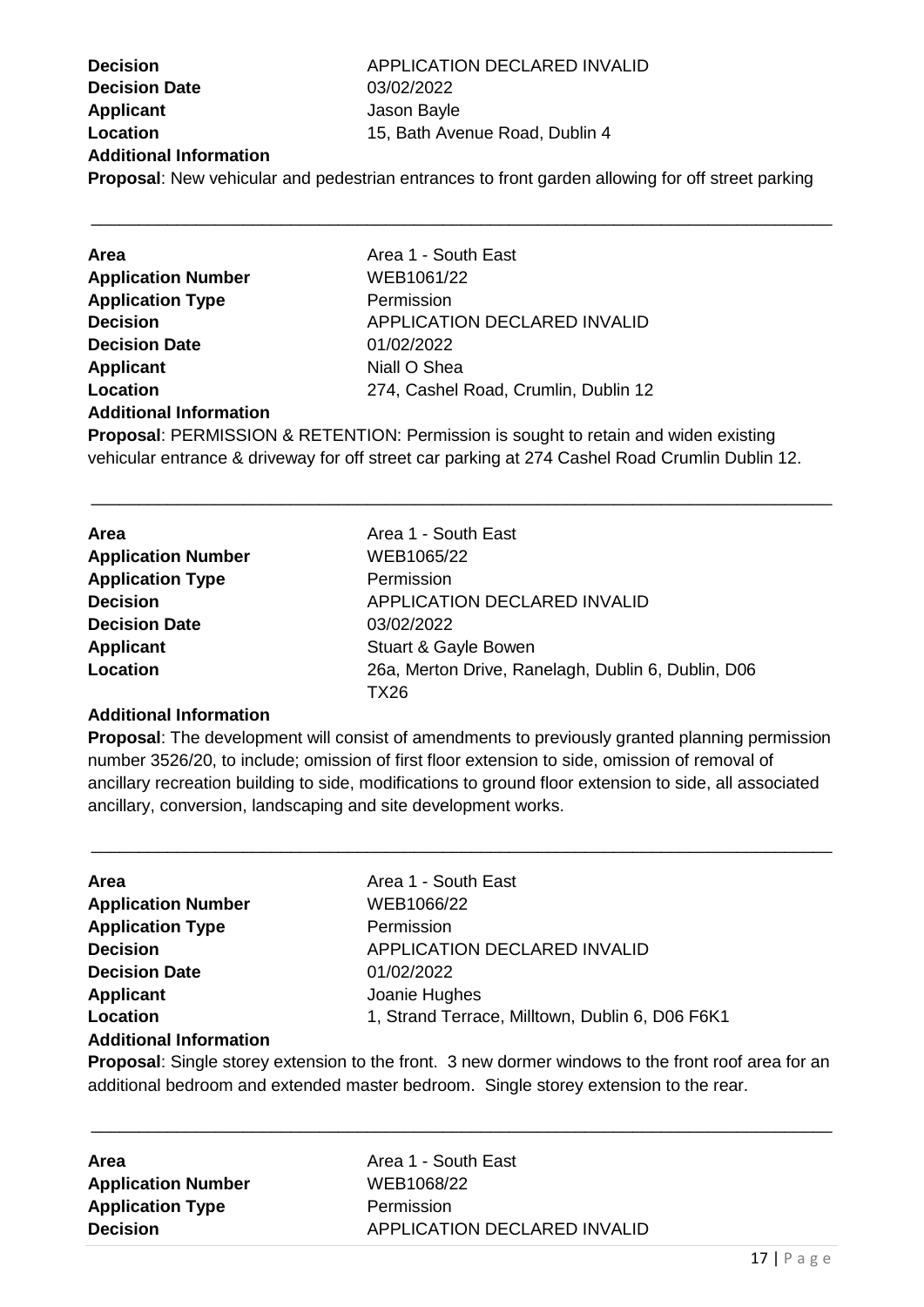**Decision Date** 01/02/2022 **Applicant Applicant Josephine Ryan Additional Information**

**Location** 41, Glenealy Road, Drimnagh, Dublin 12

**Proposal**: New two storey extension to the side of the existing dwelling, some internal alterations and associated site works.

\_\_\_\_\_\_\_\_\_\_\_\_\_\_\_\_\_\_\_\_\_\_\_\_\_\_\_\_\_\_\_\_\_\_\_\_\_\_\_\_\_\_\_\_\_\_\_\_\_\_\_\_\_\_\_\_\_\_\_\_\_\_\_\_\_\_\_\_\_\_\_\_\_\_\_\_\_\_

| Area                      | Area 1 - South East                                 |
|---------------------------|-----------------------------------------------------|
| <b>Application Number</b> | WEB1071/22                                          |
| <b>Application Type</b>   | Permission                                          |
| <b>Decision</b>           | APPLICATION DECLARED INVALID                        |
| <b>Decision Date</b>      | 03/02/2022                                          |
| <b>Applicant</b>          | Lisa Comerford                                      |
| Location                  | Shalom, 9, Rathmines Park, Rathmines, Dublin 6, D06 |
|                           | X9E5                                                |

#### **Additional Information**

**Proposal**: Construction of a fence on top of the boundary wall between Shalom, 9 Rathmines Park, Rathmines, Dublin 6, D06 X9E5 and Rathmines Avenue Flats, Rathmines Avenue, Rathmines, Dublin 6.

\_\_\_\_\_\_\_\_\_\_\_\_\_\_\_\_\_\_\_\_\_\_\_\_\_\_\_\_\_\_\_\_\_\_\_\_\_\_\_\_\_\_\_\_\_\_\_\_\_\_\_\_\_\_\_\_\_\_\_\_\_\_\_\_\_\_\_\_\_\_\_\_\_\_\_\_\_\_

| <b>Area</b>                   | Area 1 - South East                  |
|-------------------------------|--------------------------------------|
| <b>Application Number</b>     | WEB1073/22                           |
| <b>Application Type</b>       | Permission                           |
| <b>Decision</b>               | <b>APPLICATION DECLARED INVALID</b>  |
| <b>Decision Date</b>          | 03/02/2022                           |
| <b>Applicant</b>              | Niall O Shea                         |
| Location                      | 274, Cashel Road, Crumlin, Dublin 12 |
| <b>Additional Information</b> |                                      |

**Proposal**: PERMISSION & RETENTION: Permission is sought to retain and widen existing vehicular entrance & driveway for off street car parking at 274, Cashel Road, Crumlin , Dublin 12.

\_\_\_\_\_\_\_\_\_\_\_\_\_\_\_\_\_\_\_\_\_\_\_\_\_\_\_\_\_\_\_\_\_\_\_\_\_\_\_\_\_\_\_\_\_\_\_\_\_\_\_\_\_\_\_\_\_\_\_\_\_\_\_\_\_\_\_\_\_\_\_\_\_\_\_\_\_\_

| <b>Area</b>                   | Area 1 - South East                     |
|-------------------------------|-----------------------------------------|
|                               |                                         |
| <b>Application Number</b>     | WEB5148/21                              |
| <b>Application Type</b>       | Permission                              |
| <b>Decision</b>               | <b>GRANT PERMISSION</b>                 |
| <b>Decision Date</b>          | 01/02/2022                              |
| <b>Applicant</b>              | James Alex Doran                        |
| Location                      | 50, Grosvenor Lane, Rathmines, Dublin 6 |
| <b>Additional Information</b> |                                         |

**Proposal**: The development will consist of the partial demolition of the existing rear wall and roof, and the erection of a part first floor, part two storey extension to the rear of the existing end of terrace dwelling house, including one new rooflight at ground floor level and two new rooflights at first floor level.

\_\_\_\_\_\_\_\_\_\_\_\_\_\_\_\_\_\_\_\_\_\_\_\_\_\_\_\_\_\_\_\_\_\_\_\_\_\_\_\_\_\_\_\_\_\_\_\_\_\_\_\_\_\_\_\_\_\_\_\_\_\_\_\_\_\_\_\_\_\_\_\_\_\_\_\_\_\_

| Area                      |  |
|---------------------------|--|
| <b>Application Number</b> |  |
| <b>Application Type</b>   |  |

**Area** Area 1 - South East **Application Number** WEB5149/21 **Permission**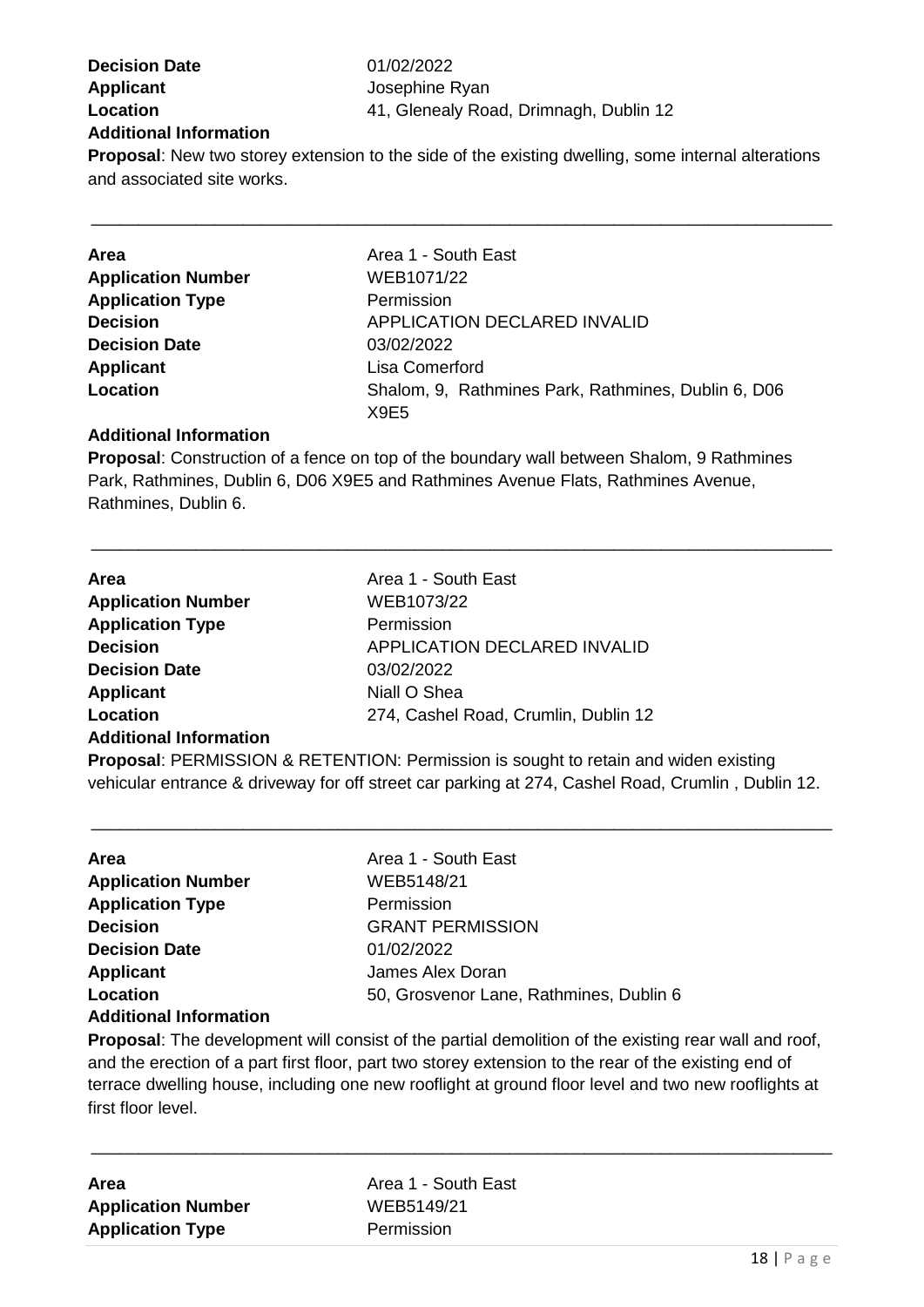| <b>Decision</b>               |
|-------------------------------|
| <b>Decision Date</b>          |
| <b>Applicant</b>              |
| Location                      |
| <b>Additional Information</b> |

**Decision** GRANT PERMISSION **Decision Date** 01/02/2022 **David Ryan Location** 49, Grosvenor Lane, Rathmines, Dublin 6

**Proposal**: The development will consist of the partial demolition of the existing rear wall and roof, and the erection of a part first-floor, part two-storey extension to the rear of the existing terraced dwelling house, including one new rooflight at ground floor level and two new rooflights at first floor level.

\_\_\_\_\_\_\_\_\_\_\_\_\_\_\_\_\_\_\_\_\_\_\_\_\_\_\_\_\_\_\_\_\_\_\_\_\_\_\_\_\_\_\_\_\_\_\_\_\_\_\_\_\_\_\_\_\_\_\_\_\_\_\_\_\_\_\_\_\_\_\_\_\_\_\_\_\_\_

| <b>Area</b>               | Area 1 - South East                             |
|---------------------------|-------------------------------------------------|
| <b>Application Number</b> | WEB5153/21                                      |
| <b>Application Type</b>   | Permission                                      |
| <b>Decision</b>           | <b>GRANT PERMISSION</b>                         |
| <b>Decision Date</b>      | 01/02/2022                                      |
| Applicant                 | Declan Connolly                                 |
| Location                  | 1, Eglinton Park, Donnybrook, Dublin 4 D04 N8X9 |
| Additional Information    |                                                 |

**Additional Information**

**Proposal**: -Demolition of the existing single storey garage / extension to the side.

-Construction of a new two storey extension to the side of the existing house including part single storey to rear and new two storey bay window to the front.

-Infill of front covered porch including alterations to brick piers and relocation / replacement of front door / side windows.

\_\_\_\_\_\_\_\_\_\_\_\_\_\_\_\_\_\_\_\_\_\_\_\_\_\_\_\_\_\_\_\_\_\_\_\_\_\_\_\_\_\_\_\_\_\_\_\_\_\_\_\_\_\_\_\_\_\_\_\_\_\_\_\_\_\_\_\_\_\_\_\_\_\_\_\_\_\_

-All associated internal and external alterations, site, landscaping, drainage and ancillary works.

| <b>Area</b>               | Area 1 - South East                |
|---------------------------|------------------------------------|
| <b>Application Number</b> | WEB5158/21                         |
| <b>Application Type</b>   | Permission                         |
| <b>Decision</b>           | <b>GRANT PERMISSION</b>            |
| <b>Decision Date</b>      | 02/02/2022                         |
| <b>Applicant</b>          | Úna Bhreathnach and Jonathan Flynn |
| Location                  | 36 & 37, Rathmines Park, Dublin, 6 |
|                           |                                    |

#### **Additional Information**

**Proposal**: The Development will consist of:

• Change of use to consist of joining of 2no. mid-terrace two storey three bedroom houses into 1no. five bedroom house;

• The demolition of the existing single storey extensions to rear of both houses, demolition of the rear elevation and part demolition of the rear roof to No. 36 and demolition of the existing shared chimney between both houses;

• The construction of a single storey extension to the rear of No. 37 and two storey extension to the rear of No. 36 with associated attic conversion;

\_\_\_\_\_\_\_\_\_\_\_\_\_\_\_\_\_\_\_\_\_\_\_\_\_\_\_\_\_\_\_\_\_\_\_\_\_\_\_\_\_\_\_\_\_\_\_\_\_\_\_\_\_\_\_\_\_\_\_\_\_\_\_\_\_\_\_\_\_\_\_\_\_\_\_\_\_\_

• Construction of a single storey extension to the rear of No. 37 with rooflight and feature portal frame (across both properties);

• New bench, wall treatment and window / door alterations to the front elevation and

• All associated internal and external alterations, site, drainage and landscaping works.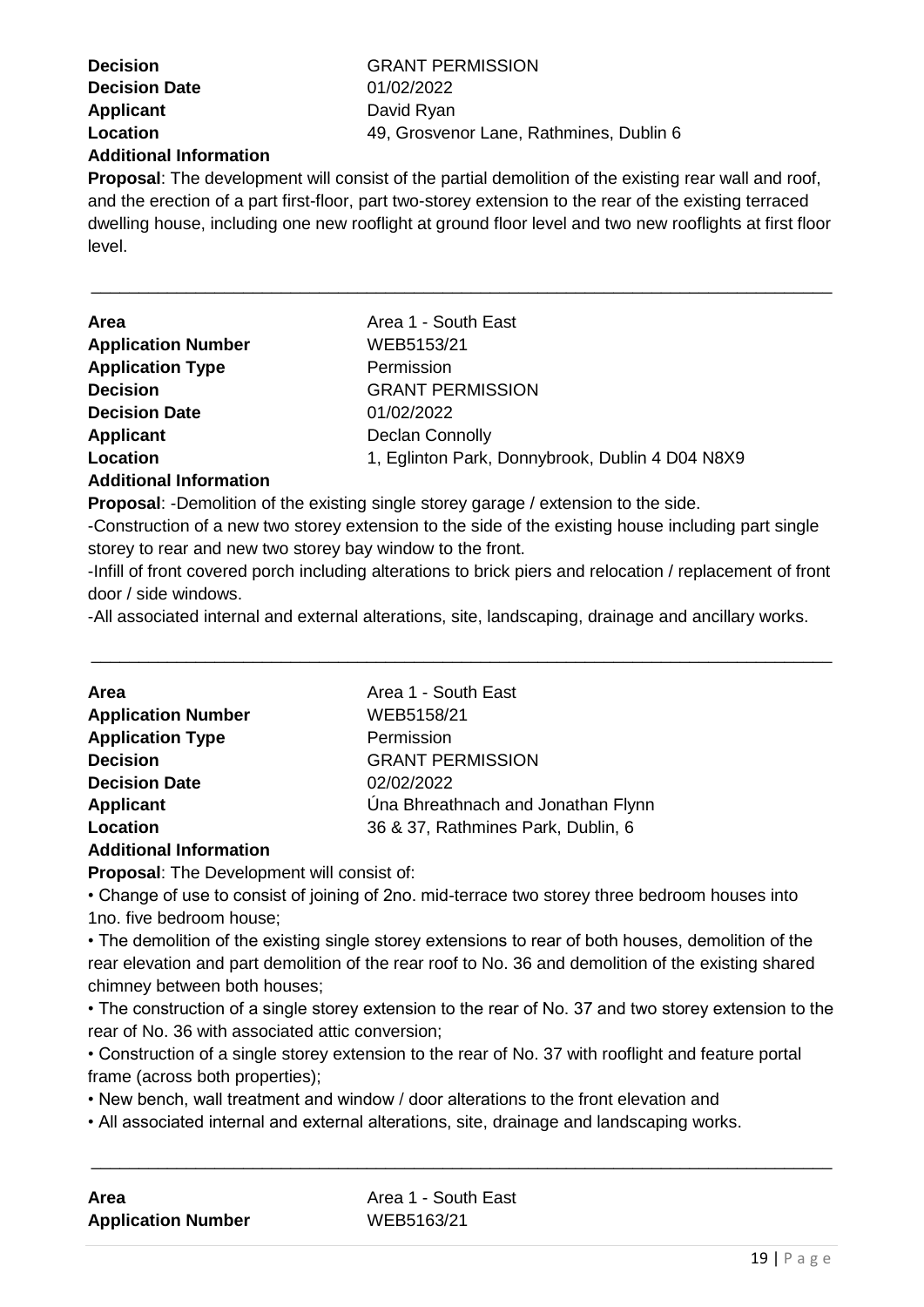**Application Type Permission Decision GRANT PERMISSION Decision Date** 03/02/2022 **Applicant** David Farrelly **Additional Information**

**Location** 28, Lavarna Grove, Terenure, Dublin 6W

**Proposal**: Dormer window to existing converted attic space to rear of existing dwelling and all associated site works.

\_\_\_\_\_\_\_\_\_\_\_\_\_\_\_\_\_\_\_\_\_\_\_\_\_\_\_\_\_\_\_\_\_\_\_\_\_\_\_\_\_\_\_\_\_\_\_\_\_\_\_\_\_\_\_\_\_\_\_\_\_\_\_\_\_\_\_\_\_\_\_\_\_\_\_\_\_\_

| <b>Area</b>               | Area 1 - South East                 |
|---------------------------|-------------------------------------|
| <b>Application Number</b> | WEB5170/21                          |
| <b>Application Type</b>   | Permission                          |
| <b>Decision</b>           | ADDITIONAL INFORMATION              |
| <b>Decision Date</b>      | 04/02/2022                          |
| Applicant                 | Cathy & Johnny Dalton               |
| Location                  | 6, Beechwood Avenue Upper, Dublin 6 |
|                           |                                     |

#### **Additional Information**

**Proposal**: Permission is sought for:

-the demolition of an existing single-storey extension to rear and the subsequent erection of a part single-storey, part two-storey extension to the rear;

-new zinc canopy to new extension;

-modifications to the internal layout;

-new master bedroom and ensuite at first floor level;

-2 no. new conservation rooflights to the existing roof of the main house;

-1 no. new rooflight to the single-story extension to the rear;

-1 no. new rooflight to the two-story extension to the rear;

-2 no. new solar panels to the existing roof of the main house;

-enlarging of existing first floor window ope on south elevation;

-3 no. new window openings to existing wall on south (side) elevation;

-1 no. new first floor window opening to existing wall on west (rear) elevation;

-removal of existing shed to rear;

-erection of a trellis fence on top of the existing south boundary wall (overall height not exceeding 2.4m);

-external modifications to include repointing the front façade;

-refurbishment of existing front window and front door and fanlight;

-general restoration and decoration works and all associated site works to existing semi-detached 2-storey house at 6 Beechwood Avenue Upper.

\_\_\_\_\_\_\_\_\_\_\_\_\_\_\_\_\_\_\_\_\_\_\_\_\_\_\_\_\_\_\_\_\_\_\_\_\_\_\_\_\_\_\_\_\_\_\_\_\_\_\_\_\_\_\_\_\_\_\_\_\_\_\_\_\_\_\_\_\_\_\_\_\_\_\_\_\_\_

| Area                      | Area 1 - South East                                    |
|---------------------------|--------------------------------------------------------|
| <b>Application Number</b> | WEB5175/21                                             |
| <b>Application Type</b>   | Permission                                             |
| <b>Decision</b>           | <b>REFUSE PERMISSION</b>                               |
| <b>Decision Date</b>      | 04/02/2022                                             |
| <b>Applicant</b>          | Manderley Holdings Ltd & Robert O'Grady                |
| Location                  | 5a, Baggot Court, (located between Baggot Street Lower |
|                           | and Pembroke Lane), Dublin 2                           |

#### **Additional Information**

**Proposal**: The renovation and extension of an existing mews building to accommodate 1no. three storey single bed terraced mews dwelling with an overall height of 7.66m to match neighbouring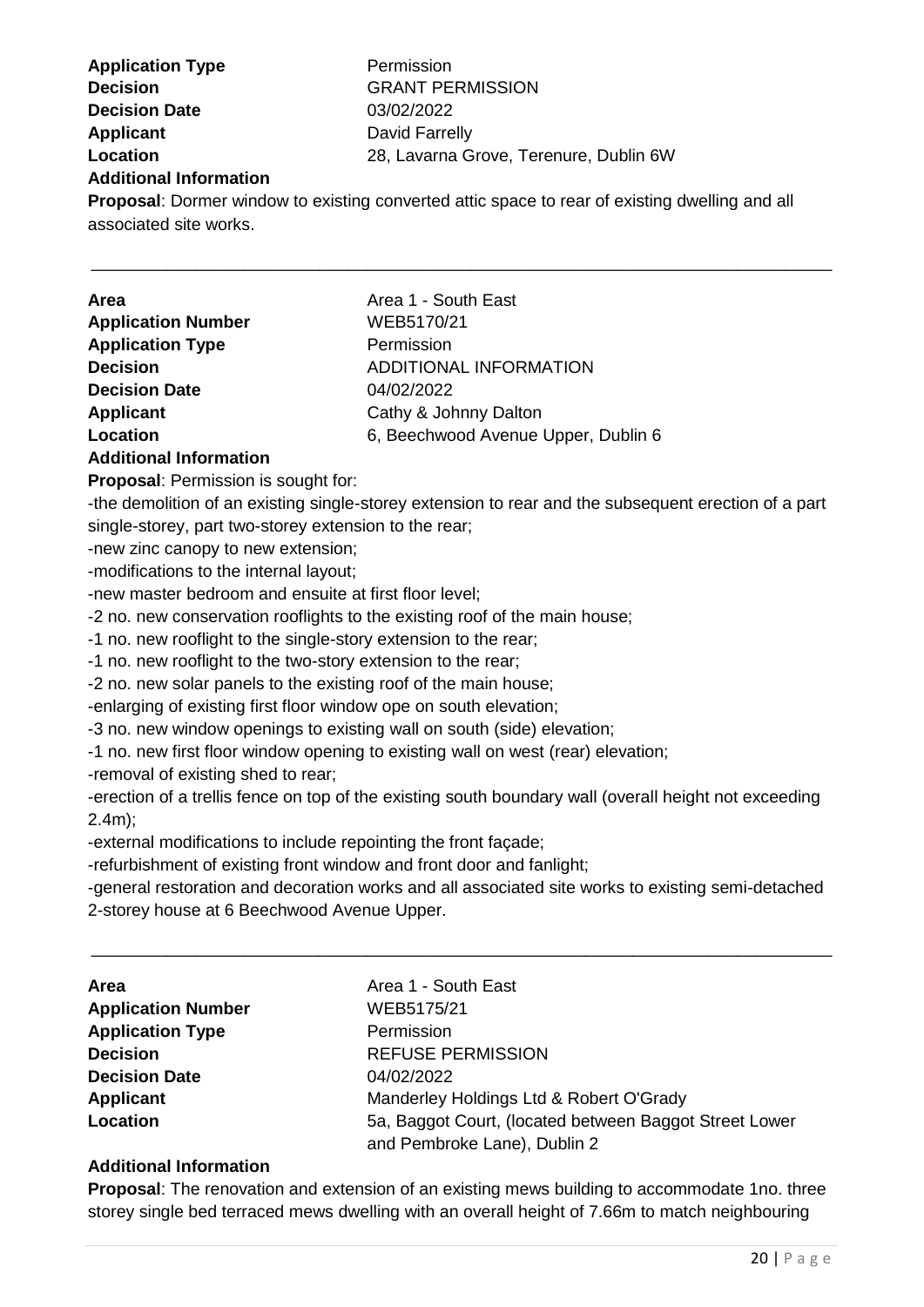properties and a gross floor area of 53.14 sq.m with a terrace to the rear at second floor level and all associated site works.

#### **Area 1 Appeals Notified**

\_\_\_\_\_\_\_\_\_\_\_\_\_\_\_\_\_\_\_\_\_\_\_\_\_\_\_\_\_\_\_\_\_\_\_\_\_\_\_\_\_\_\_\_\_\_\_\_\_\_\_\_\_\_\_\_\_\_\_\_\_\_\_\_\_\_\_\_\_\_\_\_\_\_\_\_\_\_

**Application Number** 3462/21 **Appeal Type** Written Evidence

**Area Area 1 - South East Applicant** Seabren Development Limited **Location** 120,122 and 124 Merrion Road, Dublin 4, D04 P8X5, D04H9V3 and D04R2X8 and the laneway to the rear on Shrewsbury Park.

#### **Additional Information** Additional Information Received

**Proposal**: The development will consist of a residential development of eight houses to the rear of No's 120, 122 and 124 Merrion Road. The new development will be accessed from a new vehicular entrance to 122 Merrion Road, from Merrion Road, the existing vehicular entrance will be blocked up and no. 122 Merrion Road will be altered to accommodate a new shared vehicular entrance to 122 Merrion Road and the 8 no. new houses. The development works at no. 122 Merrion Road, includes two storey demolition to the side and single storey demolition to the rear, remodelling of the house, 2 storey bay window to the front, repositioning of front door, a two storey rear and part side extension, single storey side extension, new dormer to the rear and all associated elevational alterations. The development includes works to the front boundary wall to no.122 Merrion Road, together with reconfiguration of the site boundaries of no's 120, 122 and 124, which will result in a reduction in the existing rear gardens of no's 120, 122 and 124 Merrion Road. The eight no. three storey houses (4 bedrooms houses with roof terrace) are set out in two terraces with rear gardens. The existing entrances and parking to no's 120 and 124 remain unchanged and two parking spaces are provided for no. 122 Merrion Road. Ten parking spaces are provided for the eight houses, one space per house and two communal visitor spaces, together with a shared surface access road, four visitor bicycle spaces and a seating area. Each of the houses will have a bin store to the front and a cycle store to the rear. The development provides for a pedestrian/cycle access to each of the proposed houses, along the existing gated laneway located to the rear of the site on Shrewsbury Park, which will be resurfaced with gravel and paving. The development includes all associated site development and excavation works above and below ground, drainage, and landscaping to facilitate the development on the overall site.

\_\_\_\_\_\_\_\_\_\_\_\_\_\_\_\_\_\_\_\_\_\_\_\_\_\_\_\_\_\_\_\_\_\_\_\_\_\_\_\_\_\_\_\_\_\_\_\_\_\_\_\_\_\_\_\_\_\_\_\_\_\_\_\_\_\_\_\_\_\_\_\_\_\_\_\_\_\_

| <b>Area</b>               | Area 1 - South East                              |
|---------------------------|--------------------------------------------------|
| <b>Application Number</b> | 3779/21                                          |
| <b>Appeal Type</b>        | <b>Written Evidence</b>                          |
| <b>Applicant</b>          | <b>Mistomar Ventures Ltd</b>                     |
| Location                  | 280, 282 & 284, Lower Rathmines Road, Rathmines, |
|                           | Dublin 6                                         |
|                           |                                                  |

#### **Additional Information**

**Proposal**: The development will consist of the replacement of the existing advertising sign (6m high by 6m wide) structure and overhead lighting with a digital display sign (6m high by 6m wide ) at the gable end of 284 Rathmines Road Lower, Dublin 6. If granted, the permission would be on the basis of removing and decommissioning, in line with the outdoor advertising policy of Dublin City Council, outdoor signage on the upper floors of No.94 Dorset Street Upper, at its junction with Blessington Street, Dublin 7.